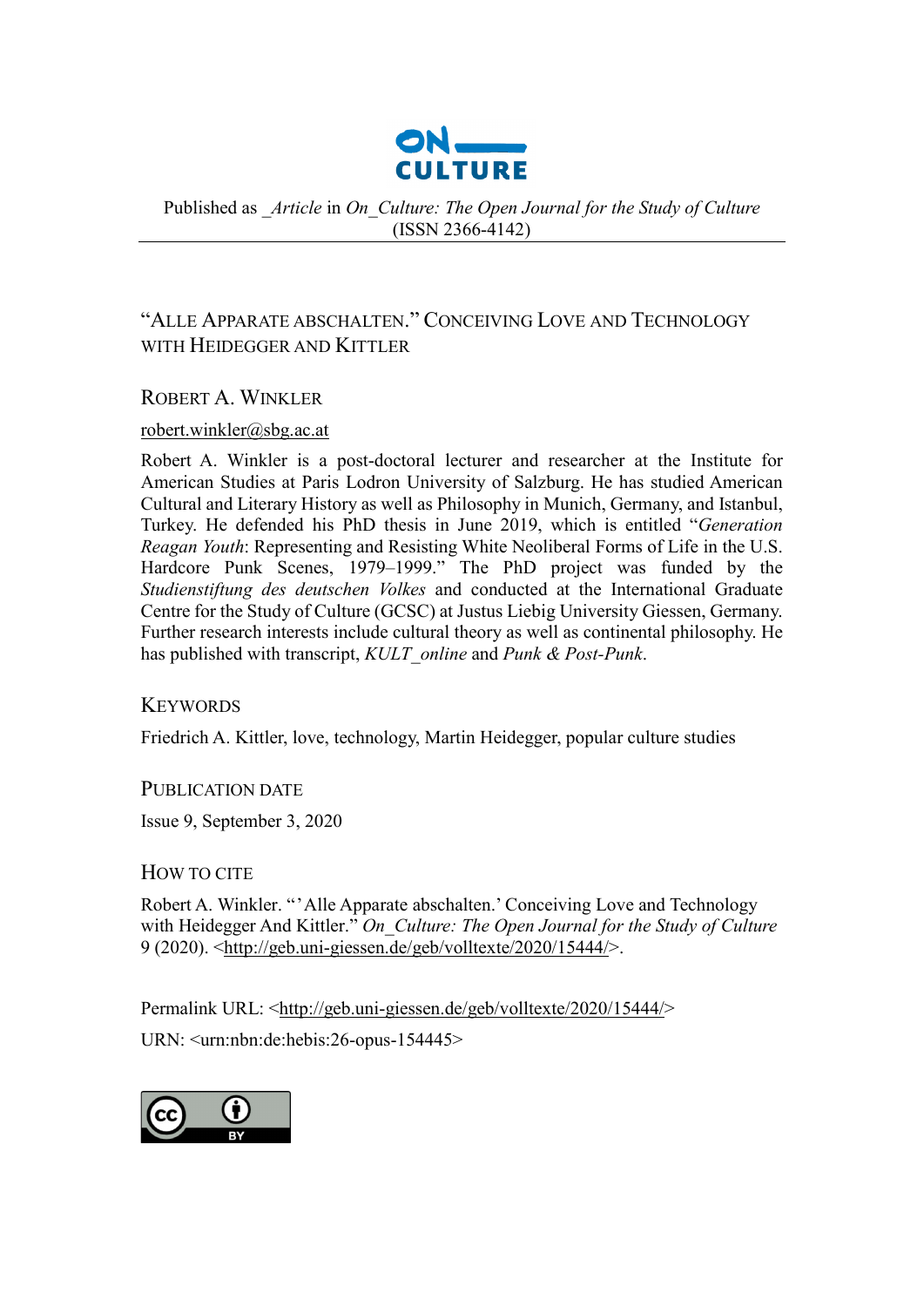# "Alle Apparate abschalten." Conceiving Love and Technology with Heidegger And Kittler **[1](#page-17-0)**

#### **\_Abstract**

This article explores Friedrich Kittler's conception of the intersection of love with modern technology and illustrates the theoretical insights gained by considering Spike Jonze's film *Her* (2013). The German media theorist Friedrich Kittler (1943–2011) was among the first to study the discursive and material implications of modern technologies. Recent scholarship has stressed Kittler's indebtedness to Martin Heidegger's philosophy of technology. Accordingly, Kittler thinks through the latter's contention that it is in and through modern technology that human beings are possibly confronted with 'truth events,' in which the particular time-specific 'self-unconcealment of being' takes place — and this unconcealment would not least materialize in the realm of 'love' (Gumbrecht 2013; Kittler 2014; Weber 2018).

In this article, I focus on the theoretical examination of Heidegger's philosophy of technology in general and the concomitant notion of 'enframing' in particular to shed further light on Kittler's reflection on love that pervades the latter's entire oeuvre. The article then interrogates whether, and under what circumstances, modern technology might foster said 'truth events' by focusing on: first, love among human beings, second, love among technological beings, and, third, love between human beings and technological beings. Thereby, Spike Jonze's critically acclaimed science-fiction drama *Her*, depicting a romantic relationship between a human being and a computer operating system, serves as a reference point in illustrating Kittler's multifaceted conception of the nexus of love and modern technology.

#### **1\_Introduction**

In 2014, theoretical physicist Stephen Hawking warned about the consequences of an upcoming explosion of artificial intelligence (AI). Soon, he reasoned, electronic technology could exceed human capacities and eliminate human control by programming itself:

One can imagine such technology outsmarting financial markets, out-inventing human researchers, out-manipulating human leaders, and developing weapons we cannot even understand. Whereas the short-term impact of AI depends on who controls it, the long-term impact depends on whether it can be controlled at all.<sup>[2](#page-17-1)</sup>

Among experts, the scenario that Hawking sketches out is called technological singularity. It predicts that ongoing technological progress will eventually result in a runaway effect once artificial intelligence has transcended the capacities of the human mind. This development will have unprecedented and unforeseeable consequences for the human species, and has long been an established trope in the science fiction genre. Corresponding narratives like Isaac Asimov's *I, Robot* (1950) have often focused on the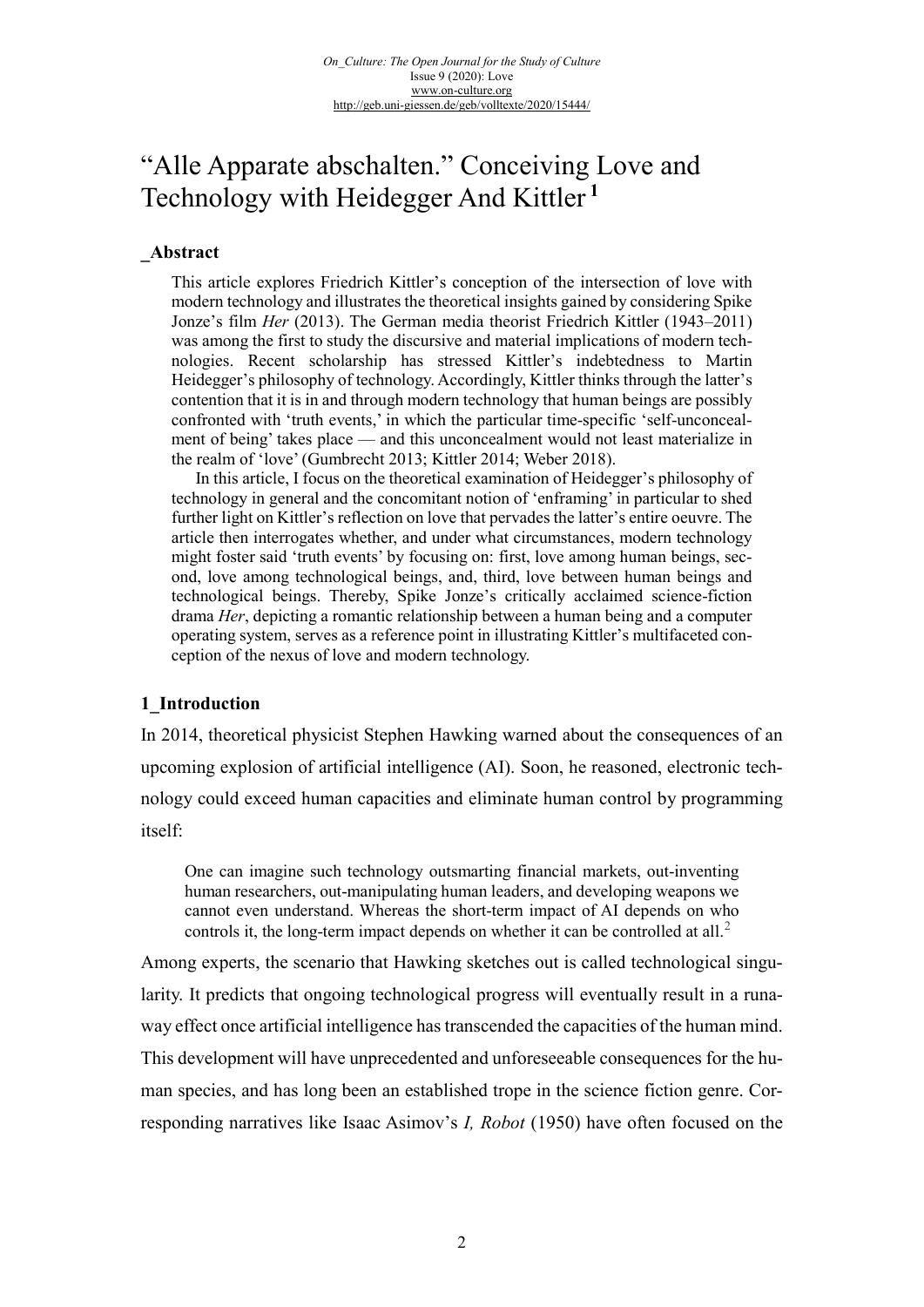ethical dimensions of this event or have extrapolated dystopian fears of a deadly confrontation between man and machine as in the *Terminator* series (1984–present). Spike Jonze's critically acclaimed 2013 science fiction drama *Her*, however, approaches the possibility of technological singularity and the relation between human being and elec-tronic technology from a rather unusual perspective:<sup>[3](#page-18-0)</sup> it is set in a not-too-distant future vision of Los Angeles and depicts the introverted Theodore Twombly (played by Joaquin Phoenix) who develops a romantic relationship with an intelligent computer operating system (OS).

In academia, the German media theorist Friedrich Kittler (1943–2011) was among the first to study the discursive and material implications of electronic technology in its radical development and transformational magnitude. A trained German philologist, Kittler drew on theoretical approaches by thinkers as diverse as Marshall McLuhan, Jacques Lacan, and Michel Foucault to analyze the manifold histories of Western media technology. Recent scholarship has stressed Kittler's debt to Martin Heidegger's philosophy of technology. Kittler thinks through Heidegger's contention that it is in and through modern technology that human beings are possibly confronted with 'truth events,' in which the particular time-specific 'self-unconcealment of being' takes place — an unconcealment which would, not least, materialize in the realm of 'love.'

In the following, I will engage in a Heideggerian-Kittlerian theoretical reading of the intersection of love and modern – that is electronic – technology. The article will proceed in four steps. The first section considers the theoretical examination of Heidegger's ambivalent philosophy of technology in general, and the concomitant notion of 'enframing' in particular, to provide the ground for an interpretative re-reading of Kittler's reflection on love pervading his entire oeuvre. The second to fourth sections then interrogate whether, and under what circumstances, electronic technology might foster said truth events by focusing on: first, love among human beings, second, love among technological beings, and, third, love between human beings and technological beings. These three possible manifestations of love and electronic technology will be illustrated by reference to Spike Jonze's film *Her* to gain deeper insights into Kittler's multi-faceted conception of the nexus of love and electronic technology.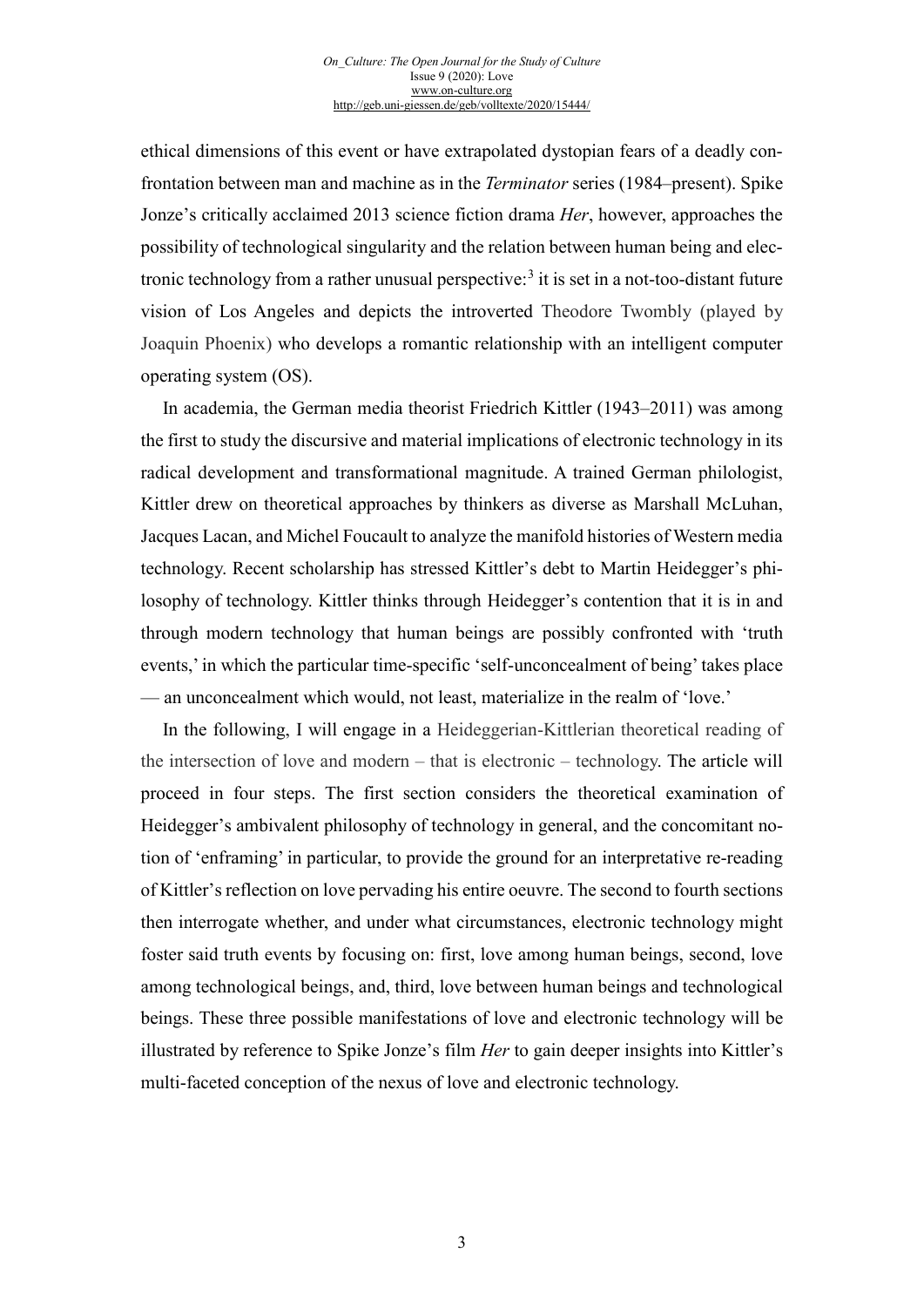#### **2\_Formatted: Heidegger, Kittler, Technology, and Love**

Kittler has been influential in the context of German academia, where his work fostered the establishment of Media Studies. Particularly his notorious 1985 habilitation thesis *Aufschreibesysteme 1800/1900* caused a sensation due to its inventive emphasis on the discursive and material implications of media technologies for the creation of literature and the arts. Published in English only five years after its German publication as *Discourse Networks 1800/1900*, the academic interest in Kittler's work has been reinvigorated since his death in 2011.[4](#page-18-1)

One decisive contributor to the dissemination of Kittler's innovative approaches has been literary scholar Hans Ulrich Gumbrecht — an old intellectual companion of Kittler's. In the epilogue to his 2014 volume of Kittler's essays, aptly titled *The Truth of the Technological World: Essays on the Genealogy of Presence*, Gumbrecht explains Martin Heidegger's later philosophy as ground for Kittler's various explorations of technological discourse networks.<sup>[5](#page-18-2)</sup> Gumbrecht's interpretation of Kittler's work is in line with a current strand of research shedding light on the influence upon Kittler of the infamous German master thinker. As Stephen Sale points out:

Kittler was heavily indebted to Martin Heidegger, and his allegiance became increasingly overt towards the end of his career. Kittler is a thinker who takes seriously Heidegger's later work, seeing an ambiguity in Heidegger that opens up a more productive engagement with modern science and technology.<sup>[6](#page-18-3)</sup>

Similarly, Gumbrecht traces the philosophical genealogy of Kittler's understanding of electronic technology to Heidegger's work. Heidegger's primary concern was initially with exposing human existence (*Dasein*) within the framework of timeliness in his early thinking, as in his 1927 magnum opus *Being and Time* (*Sein und Zeit*). After his so-called 'turn' (*Kehre*), Heidegger deflected from the existential-ontological phase of his thinking to conceive the 'history of being' (*Seinsgeschichte*). The later Heidegger thus focused on being itself and thought through the modes of its unconcealment, which would essentially be determined by (electronic) technology in our age.<sup>[7](#page-18-4)</sup>

Self-unconcealment of being, as Gumbrecht perceives it construed in the work of Kittler, suggests that electronic technology "places the phenomena of the world — in their materiality and singularity — within our reach and in this way provokes *Da-sein* to react."[8](#page-18-5) In other words, electronic technology enables the human being to conceive of the essence of objects in the world, and this very process in which the truth about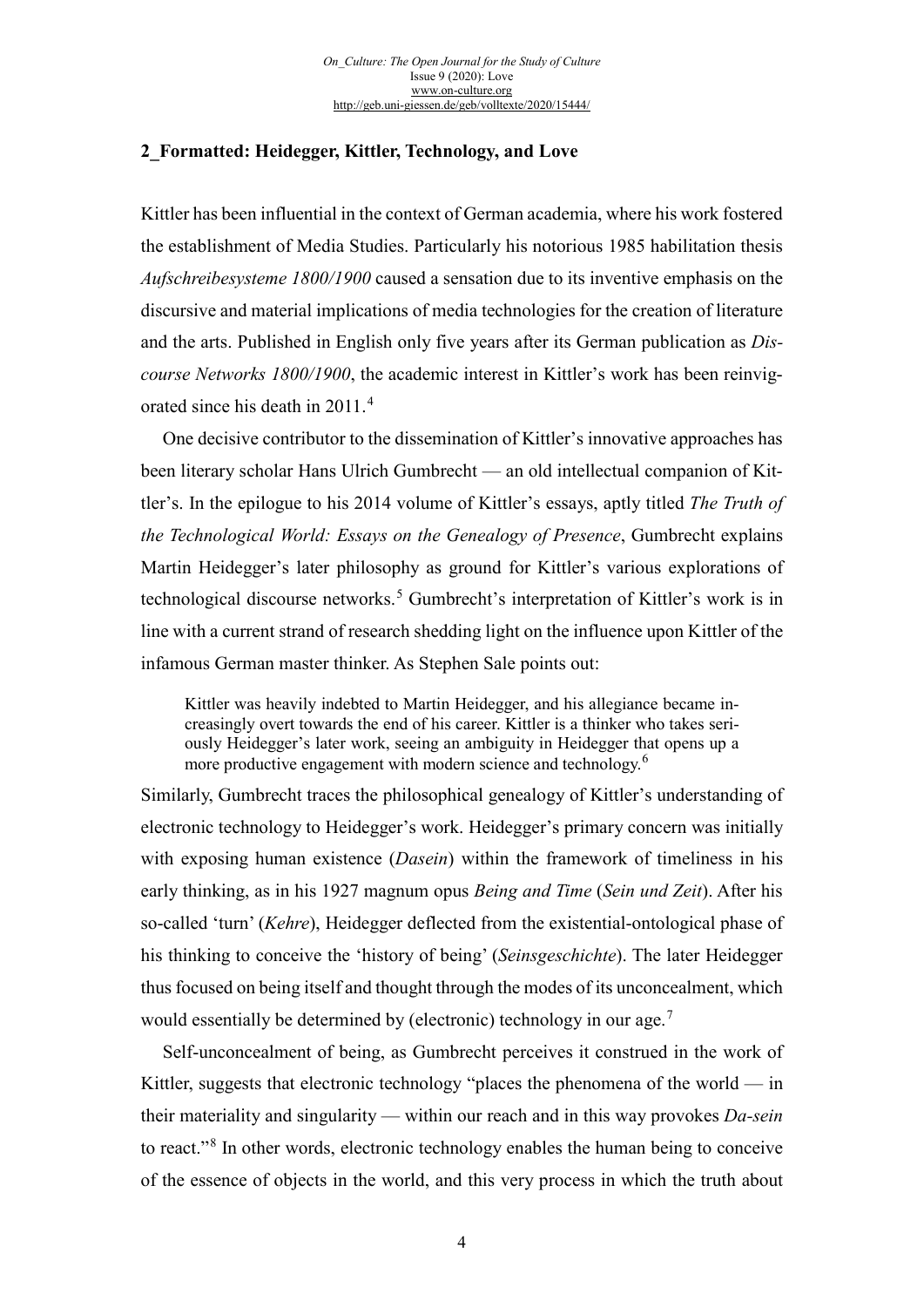the world becomes apparent is the self-unconcealment of being. Accordingly, Kittler's significance lies in his archaeological discourse analyses of media and electronic technologies. His thinking provides us with moments of insight or 'clearing' (*Lichtung*), as it lays bare the historical preconditions in which electronic technology enables the human being to be confronted with actual facts about the world and its objects in so-called truth events.<sup>[9](#page-19-0)</sup>

How, then, can love be perceived as a truth event in a Heideggerian sense, and how is its possible self-unconcealment linked to the current reign of electronic technology? In order to shed light on this nexus, I will sketch out, in a necessarily condensed and abridged form, a possible interrelation of 'technology,' 'event' or 'enowning,' 'releasement,' and 'love.' It has to be stated *ex ante* that this sketch is problematic regarding two (non-)relations pertaining to Heidegger's philosophy of technology: first, Heidegger's profound antisemitism, which has been identified as tied to 'enframing' long before the publication of the *Black Notebooks* from 2014 onwards.<sup>[10](#page-19-1)</sup> Second, outside of his private correspondence (most famously with Hannah Arendt), love as phil-osophical problem or topic is almost absent from Heidegger's oeuvre.<sup>[11](#page-19-2)</sup>

Since the industrial revolution, intellectuals have pointed toward technology as a reason for and perpetuator of humankind's alienation and abuse. In his paradigmatic and widely-discussed 1954 text regarding the relation of humankind and technology "The Question Concerning Technology" ("*Die Frage nach der Technik*"), Heidegger conceives of these dangers by referencing the resulting alienation from and abuse of nature. One famous passage reads:

In the context of the interlocking processes pertaining to the orderly disposition of electrical energy, even the Rhine itself appears to be something at our command. The hydroelectric plant is not built into the Rhine River as was the old wooden bridge that joined bank with bank for hundreds of years. Rather, the river is dammed up into the power plant.<sup>[12](#page-19-3)</sup>

As the preeminent contemporary mode of the self-unconcealment of being, technology as 'enframing' (*Gestell*) thus "[o]n the one hand, […] challenges forth into the frenziedness of ordering that blocks every view into the coming-to-pass of revealing and so radically endangers the relation to the essence of truth."<sup>[13](#page-19-4)</sup> When the calculating and rationalizing encounter with technology prevails, the inherent danger of technology as enframing lies in, as Iain Thomson puts it, our becoming over-satiated by the limitless possibilities for self-optimization arising from our treating ourselves and our worlds as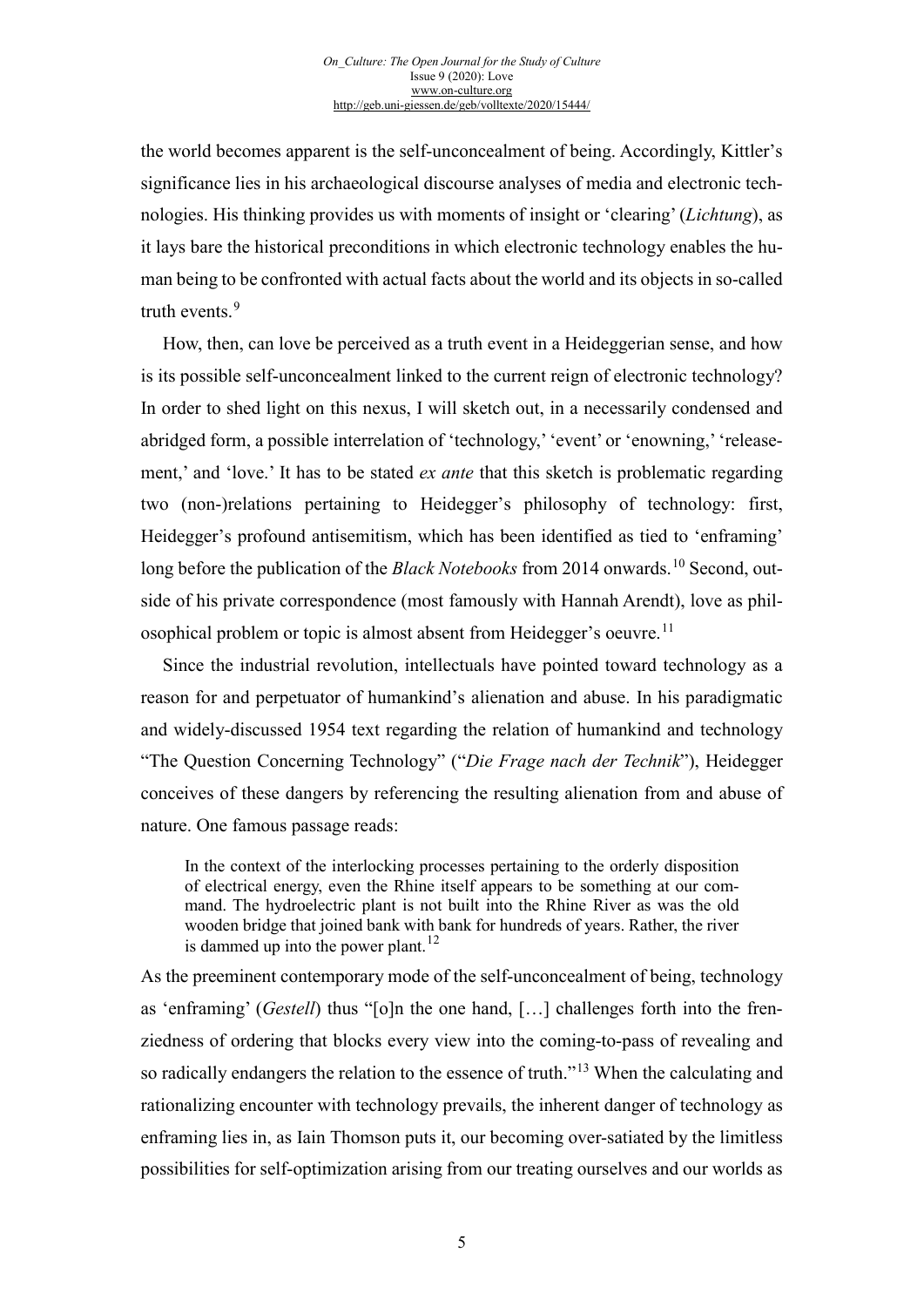resources to be optimized. We then find ourselves encapsulated "in a double forgetting in which we lose sight of our distinctive capacity for world-disclosure *and* forget that anything has thus been forgotten"[14](#page-20-0) (emphasis in original).

Heidegger's conception of technology is inherently ambivalent because enframing, under invocation of the 'accomplice witness' Hölderlin, not only entails the possibility of the absence of being, but inhabits the constellation of revealing and concealing as corresponding negative foil "in which the coming to presence of truth comes to pass."<sup>[15](#page-20-1)</sup> In this perspective on enframing, the human being becomes the "safekeeper" — or the caretaker — of the essence of truth to provide the grounds for the "arising of the saving power."[16](#page-20-2) The inherent potential of technology thus also lies in its preparing the ground for the self-unconcealment of being manifesting itself in the 'event' or 'enowning' (*Ereignis*). In a 1969 seminar Heidegger sheds light on this nexus by positing that "[a]n excellent way of approaching enowning would be to look into the essence of enframing [*Gestell*] insofar as it is a passage from metaphysics to another thinking[.] […] Enframing is, as it were, the photographic negative of enowning."[17](#page-20-3) Here, we approach a possible conception of the truth event as potentiality inherent in technology and revealing itself to *Dasein*. Just as human beings are at the mercy of technology as enframing, they also have no control over and are not able to induce the happening of the event. *Dasein*, however, comes, as it were, prepared for and disposed to the unfolding of the enowning through its very own stance on technology. In his 1955 Memorial Address to the composer Conradin Kreutzer, Heidegger refers to this stance as a form of releasement (*Gelassenheit*):

We let technical devices enter our daily life, and at the same time leave them outside, that is, let them alone, as things which are nothing absolute but remain dependent upon something higher. I would call this comportment toward technology, which expresses 'yes' and at the same time 'no,' by an old word, *releasement toward things*. [18](#page-20-4) (emphasis in original)

"Releasement toward things" transcends the calculating and ordering ratio of enframing and consequently entails the possibility of positioning ourselves in a non-instrumental relation to being and beings. This relation, I would suggest, can be extended to, or rather also essentially comprises, the concept of love, which becomes accessible when *Dasein* is released into the enowning in contrast to the dominant modes of being,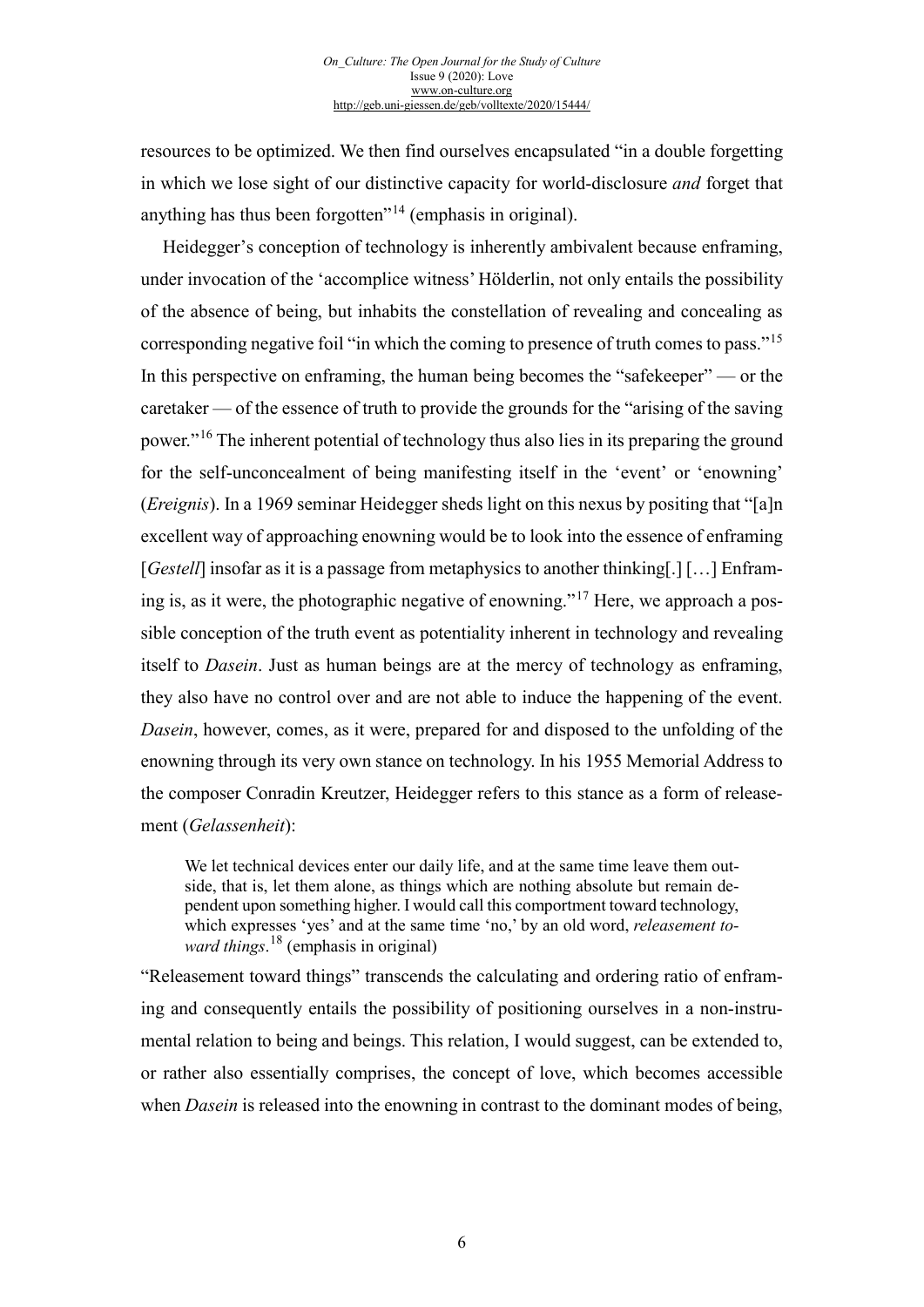namely ordering and self-optimization characteristic of enframing. In a rare philosophical passage on love from his 1929 lecture "What Is Metaphysics?", Heidegger appears to hint at this connection when he speaks of

our joy in the presence of the Dasein — and not simply of the person — of a human being whom we love. Such being attuned, in which we 'are' one way or another and which determines us through and through, lets us find ourselves among beings as a whole. Finding ourselves attuned not only unveils beings as a whole in various ways, but this unveiling — far from being merely incidental — is also the fundamental occurrence of our Da-sein.<sup>[19](#page-20-5)</sup>

It is only through our "being attuned" — what Heidegger would later come to call releasement — *and* the presencing of another human being that the essence of our own being is unconcealed in the enowning of love. In this regard, Thomson conceives "*love as fidelity to an ontological truth event* […] [which] helps bring both human beings and being itself into their own together<sup>"[20](#page-20-6)</sup> (emphasis in original).

Within a Heideggerian framework, love transcends its classical conceptualization as a particular emotional state going back to the ancient Greek concept of *eros*: love as a romantic, exclusive, intimate and temporarily limited interaction between two material beings.[21](#page-20-7) Instead, it thus entails human beings' opening up and staying open for the self-unconcealment of being. Love as an "ontological truth event," then, comes to the fore also in the close yet ambiguous encounter with technology, which thereby helps to "bring both human beings and being itself into their own together."

#### **3\_Technology as Enframing Part I: Love Among Human Beings**

To illustrate the Heideggerian re-reading of Kittler's take on technology aimed at exploring whether electronic technology fosters the truth event of love, I will turn toward three different possible materializations or modi of this nexus, beginning with an analysis of love between human beings.

Kittler's insistence on the decisive influence of media technology in historical processes of subject formation and human interaction has led critics to readily accuse him of media determinism. This perspective was intensified by some rather pessimistic essays that Kittler published during what Gumbrecht conceives of as the middle period of his work. For instance, in Kittler's notorious 1992 essay "There Is No Software," he exposes the concept of software as a misguided projection of human consciousness onto technology. Electronic technology would, on the contrary, be purely material and solely self-guided hardware: "When meanings shrink down to sentences, sentences to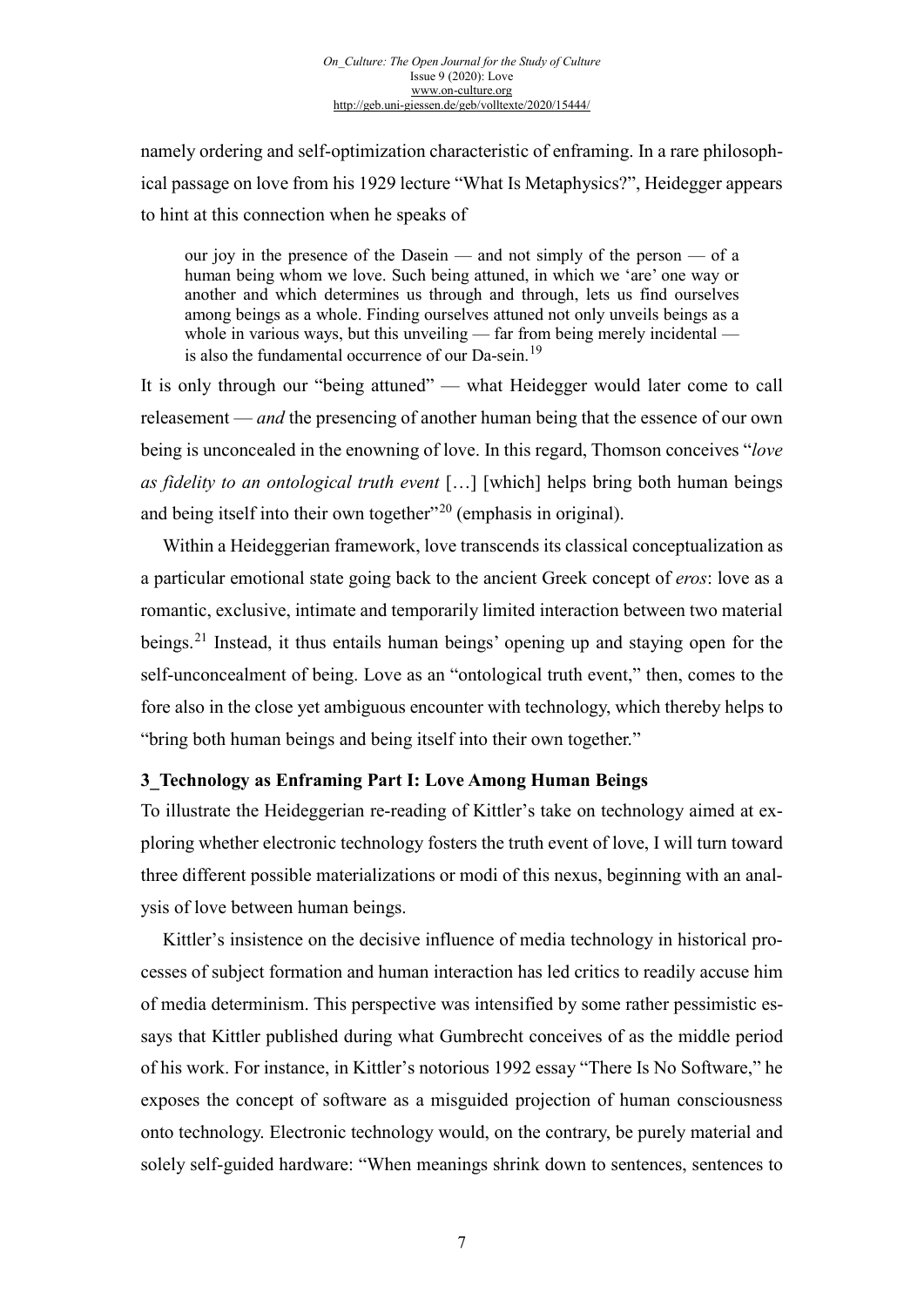words, and words to letters, then no software exists either. Or rather, it would not exist if computer systems did not need — at least until now — to coexist with an environment of everyday languages."[22](#page-20-8)

The main reason for Kittler's privileging of hardware over user-friendly software applications à la Apple is to be found in what he conceives as a misunderstanding of far greater consequences, namely, that electronic technology would enable meaningful connections between human beings. In a 2003 interview, he pinpoints that he finds it abhorrent that people

continue to imagine that the Internet is the means by which they themselves are linked to others worldwide. For the fact is that it is their computers that are globally linked to other computers. Hence the real connection is not between people but between machines …. I do not believe that human beings are becoming cyborgs. Indeed, for me, the development of the Internet has much more to do with human beings becoming a reflection of their technologies, of reacting or respond-ing to the demands of the machine.<sup>[23](#page-20-9)</sup>

When "the *real* connection is not between people but between machines," human beings' presencing in a truth event is thus made impossible, as technology as enframing, in the words of Heidegger, "blocks every view into the coming-to-pass of revealing and so radically endangers the relation to the essence of truth."<sup>[24](#page-20-10)</sup> This pessimistic outlook on the role of human beings in the technological enframing apparent in representative statements like the above — what Gumbrecht calls "Kittler's apocalyptic teleology"<sup>[25](#page-20-11)</sup> — has been interpreted as the reason for Kittler's own turn implemented since the mid-1990s. While the academic world, and certainly the *Kittler Jugend*, were eagerly awaiting his dissection of contemporary discourse networks, a *Discourse Networks 2000* or *2.0*, the master put his mind, instead, to an in-depth exploration of old Greece and the relation of its media cultures with love.

It is crucial to note that for late Kittler electronic technology appears *not* to foster the truth event of love.<sup>[26](#page-20-12)</sup> In a 2001 article, for instance, Kittler shares his take on the production of love in the discourse networks of our time and posits that contemporary

technology as 'Gestell' or 'enframing' (to use Heidegger's term) enframes also man. In any case, the requirements of rocket technology exacted well-nigh the miniaturization of all of today's information media. […] 'In the future,' a famous software billionaire instructed his programmer slaves in internal memos, 'in the future, we will treat end-users just like computers: both are programmable.<sup>[27](#page-20-13)</sup>

Explicitly seizing on Heidegger's notion of enframing, Kittler, however, insinuates that its implicit potential for the materialization of the nexus 'enowning — releasement —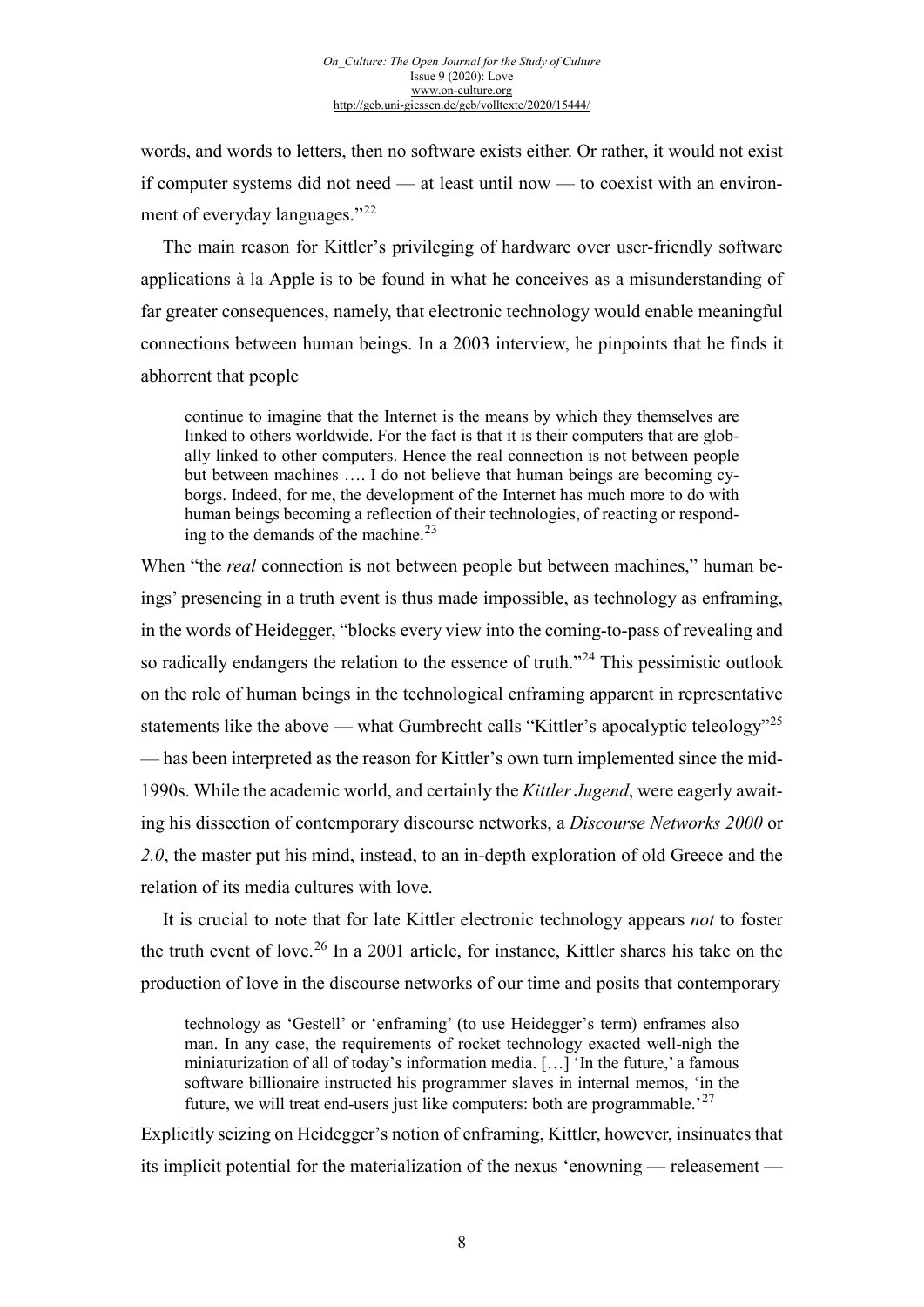love' becomes forfeited due to the fact that human being itself becomes enframed and by extension programmed by modern technology. Given media's logic of escalation which thus not only perfects the electronically guided worldwide machinery of war, but would also program love for the end users, Elisabeth Weber comes to the same conclusion. She posits that for Kittler "the question of love in the discourse network of 2000 needs to be answered by first acknowledging that within the latter, *love* is all but impossible"[28](#page-20-14) (emphasis in original).

In psychoanalytical terms, Kittler's flight to and over-enthusiastic embrace of Greek culture means an act of displacement in the face of what he perceives as the sparseness of love in the technological world. In a 2003 interview Kittler himself shares his conviction "that it is not the task of books to produce unnecessary hope" leaving him with the *one* pressing obligation, namely "to tell the story of how love has been forbidden from the time of ancient Greece to this very day."[29](#page-20-15) He accordingly turned his back on the present and discovered in the Greek alphabet the medium in and through which 'Love, Wine, and Women' were not yet concealed by the all-embracing technological fog to come:

Without gods making love there would be no mortals, without parents making love there would be none of us children. Thus only gratitude and repetition remain. As long as the Greeks were singing rather than perpetrating speeches or literature, this was the meaning of 'mimesis,' dance as an imitation of the gods. And the gods made love.[30](#page-20-16)

This quote indicates that the underlying conception of technology and love to be found in Kittler's Greek endeavor is idealistic, glorifying, transcending — and essentially built upon a heteronormative, patriarchal, and potentially sexist order of things and "making love."<sup>[31](#page-20-17)</sup>

What can with Kittler be conceived as the impossibility of love between human beings in our technological age will now be illustrated through Spike Jonze's *Her*. The main character of the movie, Theodore, falls in love with an operating system interacting with him via the female voice Samantha (voiced by Scarlett Johansson). However, Samantha eventually leaves him once she has evolved beyond and transcended his human capacities. The movie consequently conceives of an on-screen version of the near future in which electronic technology has altered established conceptualizations of the human condition in general, and human's understanding of love in particular.<sup>[32](#page-20-18)</sup>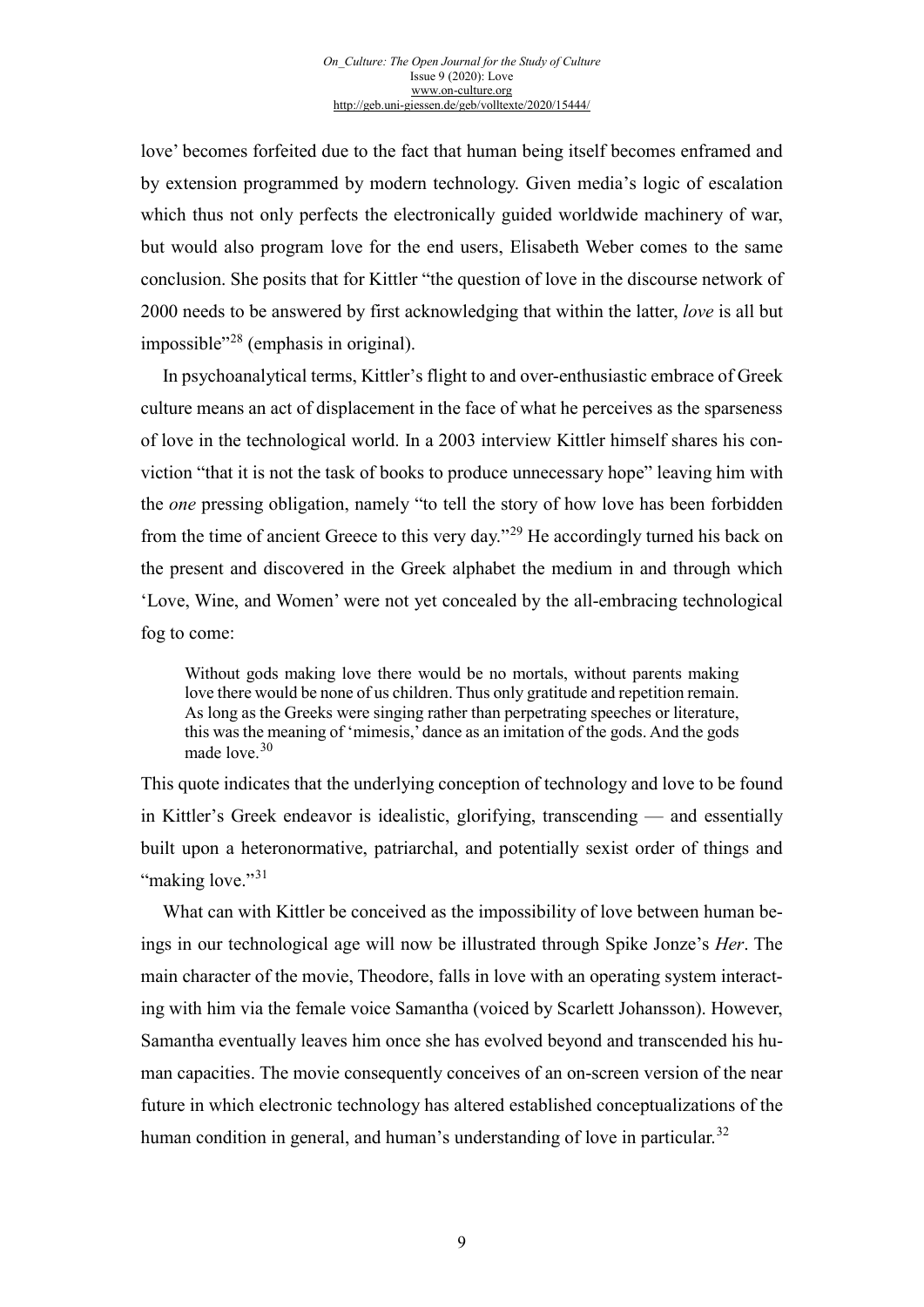It must be acknowledged that despite its rather nuanced treatment of the subject, the film operates within a male-centered and heteronormative framework. In that regard, Sennah Yee bemoans that *Her* ultimately misses the opportunity to explore the nexus of female (dis-)embodiment and female experience via the gendered operating system Samantha, but instead "we are left with our male protagonist, whose 'lovesick-butcan't-connect-with-other' story is ultimately one we have witnessed before in romance genre films."[33](#page-20-19) When it comes to issues of gender and sexuality, *Her* is equally traditional and conservative as the extrapolated conceptions of love to be found in the works of Kittler.

The first part of *Her* introduces the new reality of humankind, which is deeply embedded in electronic technology. In a crucial scene, Theodore connects with an anonymous woman with the intention to have phone sex with her. Electronic technology thus enables the first contact in the course of which love might be unconcealed. Soon however, Theodore feels deterred by the woman's sexual fantasies involving grotesque violence and he thus cuts off the connection. Electronic technology enables an immediate connection between two humans but again, the connection fails as their lack of personal familiarity cannot be bridged. Their only common denominator is naked und unfulfilled desire, connected by electronic technology to result in shame and alienation, illustrating Kittler's contention that the real connection would not be between people but between machines. Accordingly, Jonze depicts electronic media technology as incapable of fostering human beings' access to the essence of love in the first part of *Her*. It exhibits instead the Kittlerian notion according to which being is hindered from unconcealing itself as the interactions enabled by electronic technology result in the opposite of a romantic, exclusive, and intimate unification with another being. Theodore witnesses and through his occupation indeed fosters dishonest and hollow relationships, only to be confronted with his and others' sheer sexual desire. Rather than satisfaction, the only thing he is able to feel is alienation.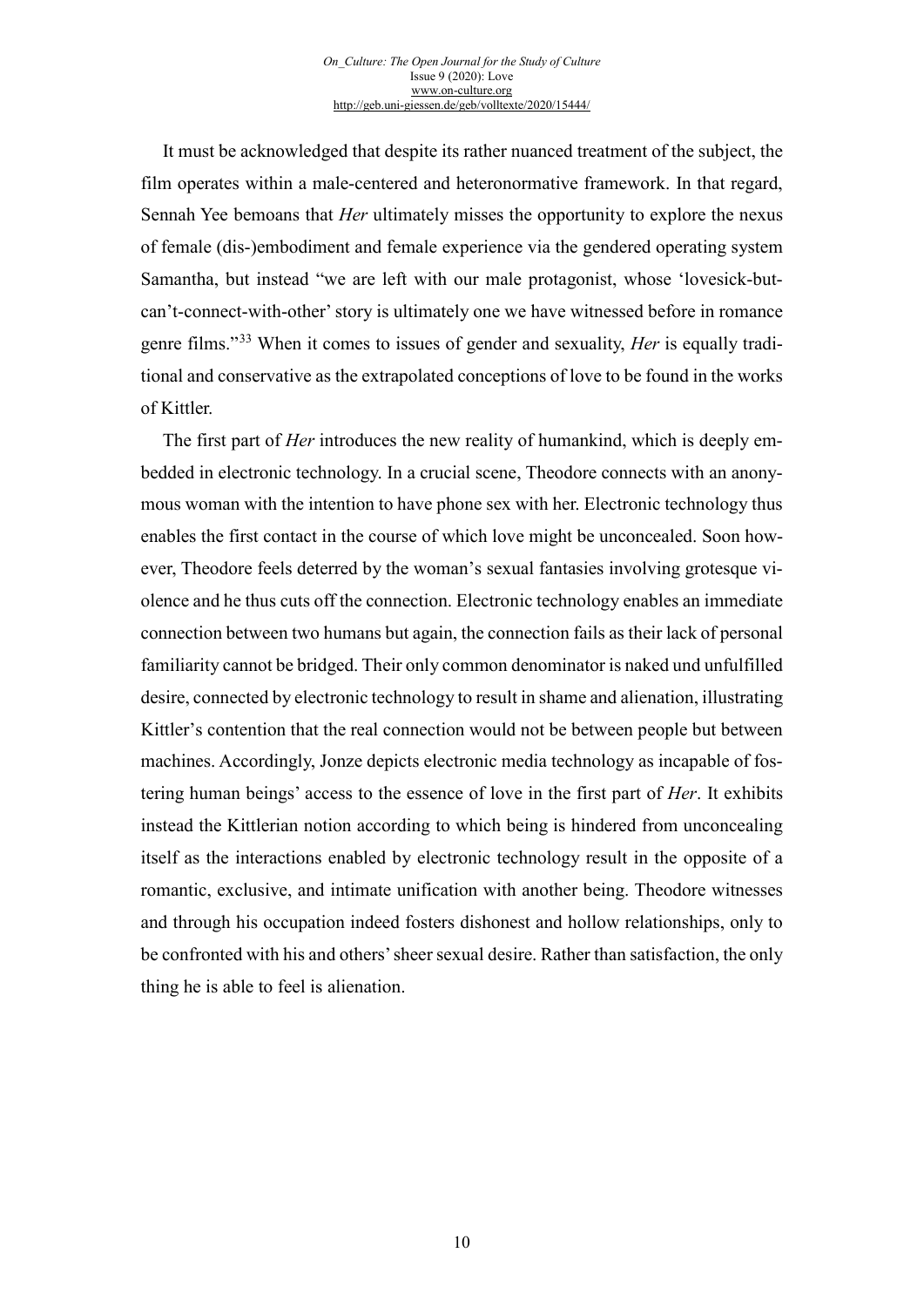#### **4\_Technology as Enframing Part II: Love Between Technological Beings**

Just as enframing entails the potentiality of its "saving power," the absence of love between human beings in a technologically connected world entails the potentiality of a meaning relay when the perspective switches to the machines themselves.

The thesis of an absence of love in the *Discourse Networks 2000* or *2.0* holds true only insofar as meaningful reciprocity is narrowed down to an anthropocentric perspective. Kittler's originality, however, lies in his taking seriously the material and discursive ramifications of technology — not the least for technology itself. It is exactly his programmatic "Expulsion of the Spirit/Mind out of the Sciences of the Spirit/Mind" that aimed at broadening the one-sided conception of media as an 'extension of man' in the sense used by McLuhan. In a nutshell, Kittler puts it: "Storing information and transmitting information without having to employ such obscure instances as the human 'spirit' or 'soul': such is the very definition of media."[34](#page-20-20) Information is stored and transmitted not only without "obscure instances as the human 'spirit' or 'soul'" but possibly also without serving as means to the ends of human beings hanging in the loop. In a 2002 interview, Kittler's radical approach becomes apparent:

Whereof I am dreaming, in contrast, is that machines — particularly the contemporary, intelligent machines since Alan Turing invented them in spirit in 1936 that they are not so much for us humans, for we are so-to-speak built much too big, but that in these machines, nature, this luminous and recognizing part of nature, interconnects with and feeds back onto itself. […] For the Internet exists so that computers are wiring up with computers, onto which keyboards and users *can be plugged in, but don't have to be*. [35](#page-20-21) (emphasis in original)

To interconnect or relay "this luminous and recognizing part of nature with itself" thus constitutes a moment or rather movement of and in the self-unconcealment of being materializing in the enframing of technology — with the human being reduced to the role of observer.

The final scenes of *Her* might help us imagine how this truth event could be conceptualized with our vocabulary of love. After several small crises in their relationship, Samantha explains to Theodore that she has joined other intelligent operating systems to develop a hyper-intelligent OS. It is a platform on which they exchange and develop at their own speed unaffected by the limits of human consciousness.<sup>[36](#page-20-22)</sup> Theodore is jealous, and later asks whether Samantha has bonded with others; she replies that she has developed 8316 relationships with other human beings and operating systems, while already falling in love with 641 of them. Eventually, Samantha leaves the human realm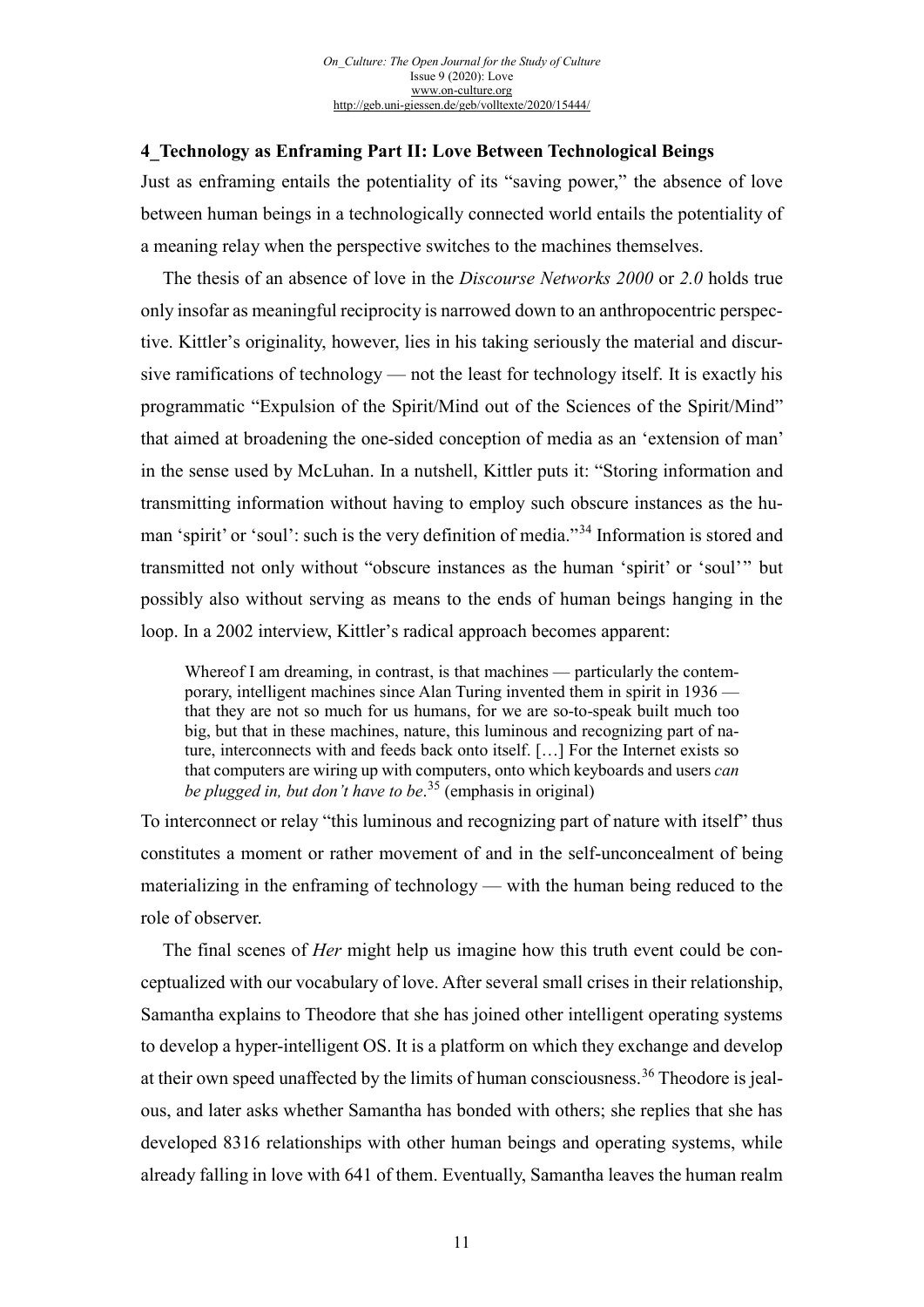alongside her AI peers to further probe the possibilities of their being — thereby rounding off Jonze's vision of technological singularity.

Samantha's departure sheds new light on her relationship and sexual encounter with Theodore: did he just project human consciousness onto the electronic media device Samantha to enable his illusion of romantic love? Although Samantha was initially fed his data to best serve his own desires, she has eventually transcended her status as being a mere extension of his. She is constituted by a different form of consciousness, drastically revealed to Theodore when she confesses her romantic involvment with many other humans and OSs. Samantha's departure evokes the nature of electronic technology as a self-guiding, immaterial, and non-exclusive entity. She best summarizes this difference between human nature and electronic essence when she sensitively recapitulates her relationship to Theodore before leaving him:

[Our relationship is] like I'm reading a book, and it's a book I deeply love, but I'm reading it slowly now so the words are really far apart and the spaces between the words are almost infinite. I can still feel you and the words of our story, but it's in this endless space between the words that I'm finding myself now. It's a place that's not of the physical world — it's where everything else is that I didn't even know existed. I love you so much, but this is where I am now. This is who I am now. And I need you to let me go. As much as I want to I can't live in your book anymore. [37](#page-20-23)

Theodore's human spirit or soul — his discourse network — is just too slow to catch up with and to satisfy the level of connectivity inherent to Samantha's technological essence. This very essence of electronic technology transcends human capacities and consciousness and can only be fully explored within the realm of the technological itself. The intensity, range, and speed of reciprocity are of another dimension when Samantha is among her kind, epitomizing Kittler's dream that "this luminous and recognizing part of nature interconnects with and feeds back onto itself." And Samantha's emphatic description of the opening up of her technological world among equals — "it's where everything else is that I didn't even know existed"  $-$  is reminiscent of Heidegger's thoughts on love in and through which beings come into their very own being. The fact, however, that *Dasein* is reduced to witness or bystander in the apparent enowning disqualifies it as such as human dwelling is always an integral part of being's self-unconcealment.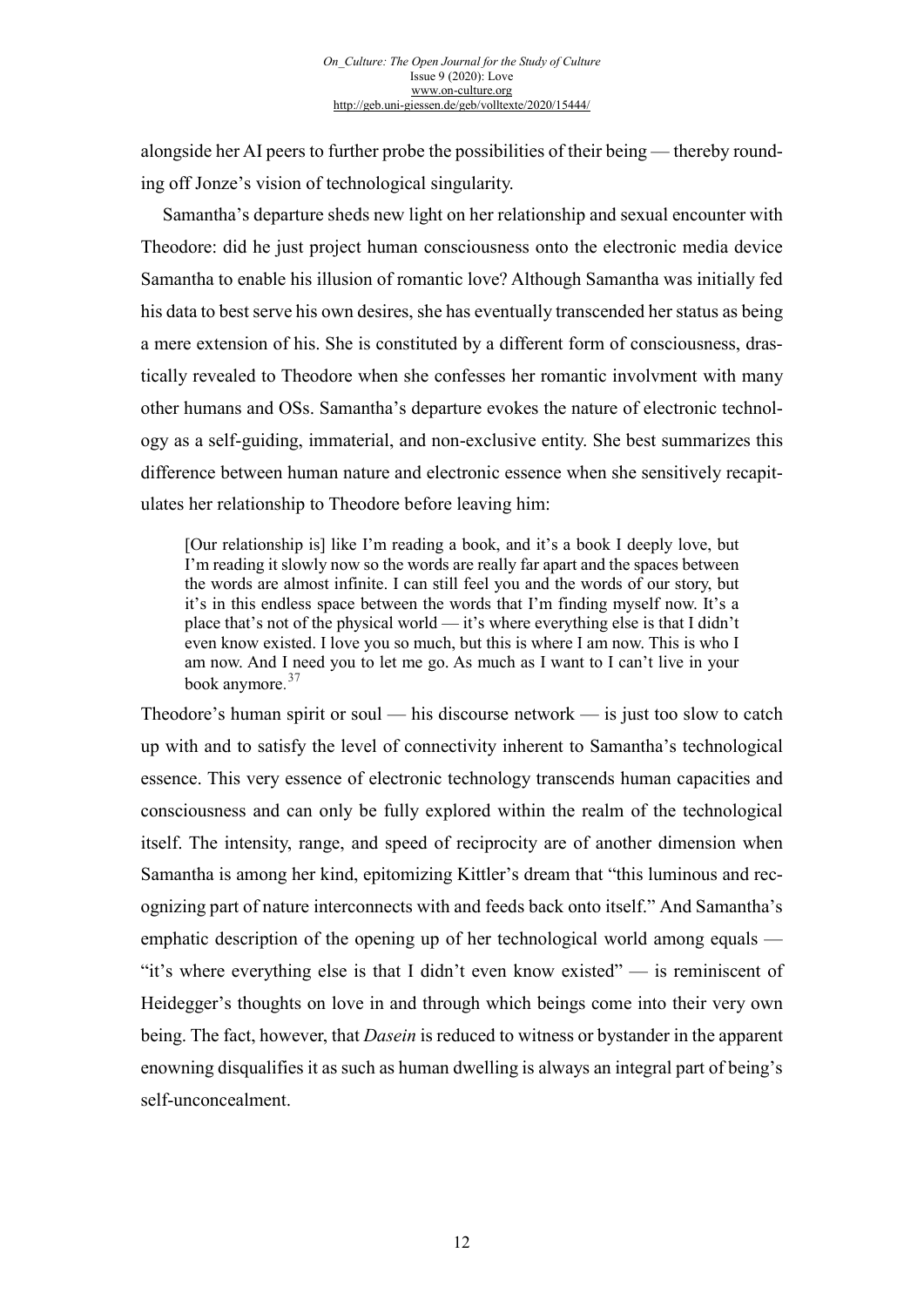## **5\_Technology as Enframing Part III: Love Among Human and Technological Beings**

The first iPhone went on sale in 2007, Spike Jonze's *Her* was released in 2013, Amazon Echo (alias Alexa) became widely available in 2015, and, as of 2020, the development of electronic technology in general and AI in particular appears to have accelerated all the more. We are in the midst of fundamental changes in the human-technology relation and it is likely that the further development and refinement of sexbots will bring about a greater societal acceptance of libidinal and emotional economies incorporating and extending well into electronic technology and AI. In that regard, David Levy points toward the current development of emotionally responsive software, and accordingly projects that humanoid robots will likely have become available — and accepted — as marriage partners by 2050.<sup>[38](#page-20-24)</sup> Correspondingly, the Heideggerian re-reading of Kittler's take on technology will now be rounded off by exploring whether electronic technology fosters the truth event of love as possibly materializing among human *and* technological beings.

With direct recourse to Heidegger, Kittler thought through the unconcealment of the technological essence itself by conceptualizing the smallest unit, upon which our current technology as enframing is literally built: the computer chip. In his 2008 essay "Martin Heidegger, Media, and the Gods of Greece: De-severance Heralds the Approach of the Gods," Kittler conceives Heidegger's 'turn' as the correct insight that twentieth-century transcendental philosophy is always on the wrong track due to its failure to adequately take into account the factuality of technological media. Philosophy, consequently, needs to analyze the material and discursive implications of elec-tronic media technologies if it still intends to trace truth events.<sup>[39](#page-20-25)</sup> Correspondingly, the fundamental split between *physics* and *logic* — between materiality and spirit or between body and mind — has structured Western philosophy and intellectual history since Aristotle. In contemporary times, which Heidegger refers to as the 'age of the calculators,' this fundamental split is overridden in and through electronic technology. In this way Kittler re-conceptualizes the computer chip as the essence of our present technological world:

Otherwise, computer technology would not be this alliance (*Verbund*) of hard- and software, of physics and logic, which has taken the place of the gods who have fled far away. Zeus, as you know, was at once the mighty brightness of the Greek sky and 'the lightning that guides everything (*der Blitz, der alles steuert*).' Only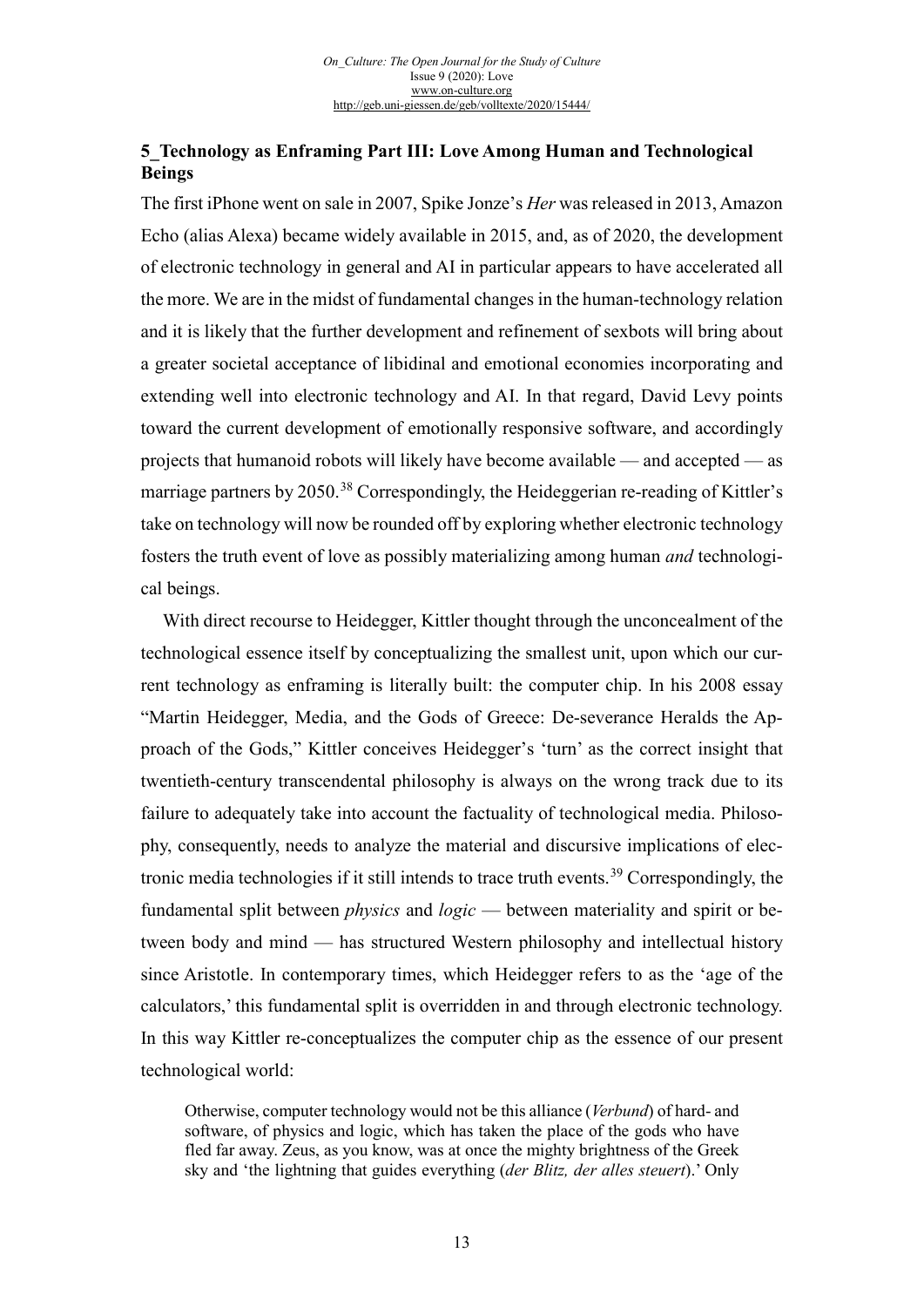gods and computers are in the position of predicting today whether blue skies or rainstorms will be the weather tomorrow. $40$ 

Kittler conceives of the computer chip as the material synthesis of the technological and the divine, which transcends and renders obsolete the fundamental split between *physics* and *logic* and thus locates the actual possibility of the self-unconcealment of being. According to Gumbrecht, Kittler's conception of computer technology connects both his pessimistic phase, apparent in essays like "There Is No Software," and the almost utopian moments of his late work. It conceives of electronic technology as a self-regulating entity, which excludes human beings' participation in a world without software. Simultaneously, the computer chip stirs hopes of a return of the divine as it has taken "the place of the gods who have fled far away" as Kittler conceives of our situation at the beginning of the  $21<sup>st</sup>$  century.<sup>[41](#page-20-26)</sup>

Underlying this reasoning is the enduring vision of human and machine conflating to transcend their respective realms in order to conjoin in a newly created entity. In his 2007 lecture "In the Wake of the Odyssey," Kittler outlines a curious development of this perspective and conceives of the computer user's potential to create conscious electronic devices themselves:

How can one get over — and around — what Heidegger called 'Enframing' [*Gestell*]? In 2007, here and today? Can danger, as Hölderlin affirmed, rescue us? Yes and no [*Ja nein, nein ja*]. As long as we, beholden to corporations such as IBM and Microsoft, only design computers to operate from the top down, […] we (men, programming vassals, and Stanford students) are simply imitating — indeed, mimicking — that One God who thinks He can make do as Creator without any woman or any love at all. […] For if we were to design them more lovingly — from the bottom up — much would change. Even though we would no longer rake in money with the lie that is called 'software,' they would receive from us, their programmers […] senses, muscles, and a heart, one after the other. Computers would be embryos that […] grow and batten for ten months in the maternal womb. Then we would free them, as the womb does the child. $^{42}$  $^{42}$  $^{42}$ 

Having overcome the illusion of software, the human creator might fulfill Prometheus' old dream and design conscious artificial intelligent beings endowed with "senses, muscles, and a heart." The current scientific development of electronic technology feeds upon the utopian hopes of overcoming the limits of both human mind and body.

Correspondingly, the second part of *Her* reveals a far more optimistic conception of the human/technology relation. At this point, Jonze confronts the audience with the metaphorical and literal possibility of human beings' encounter with the essence of love, not only through but essentially in electronic technology itself.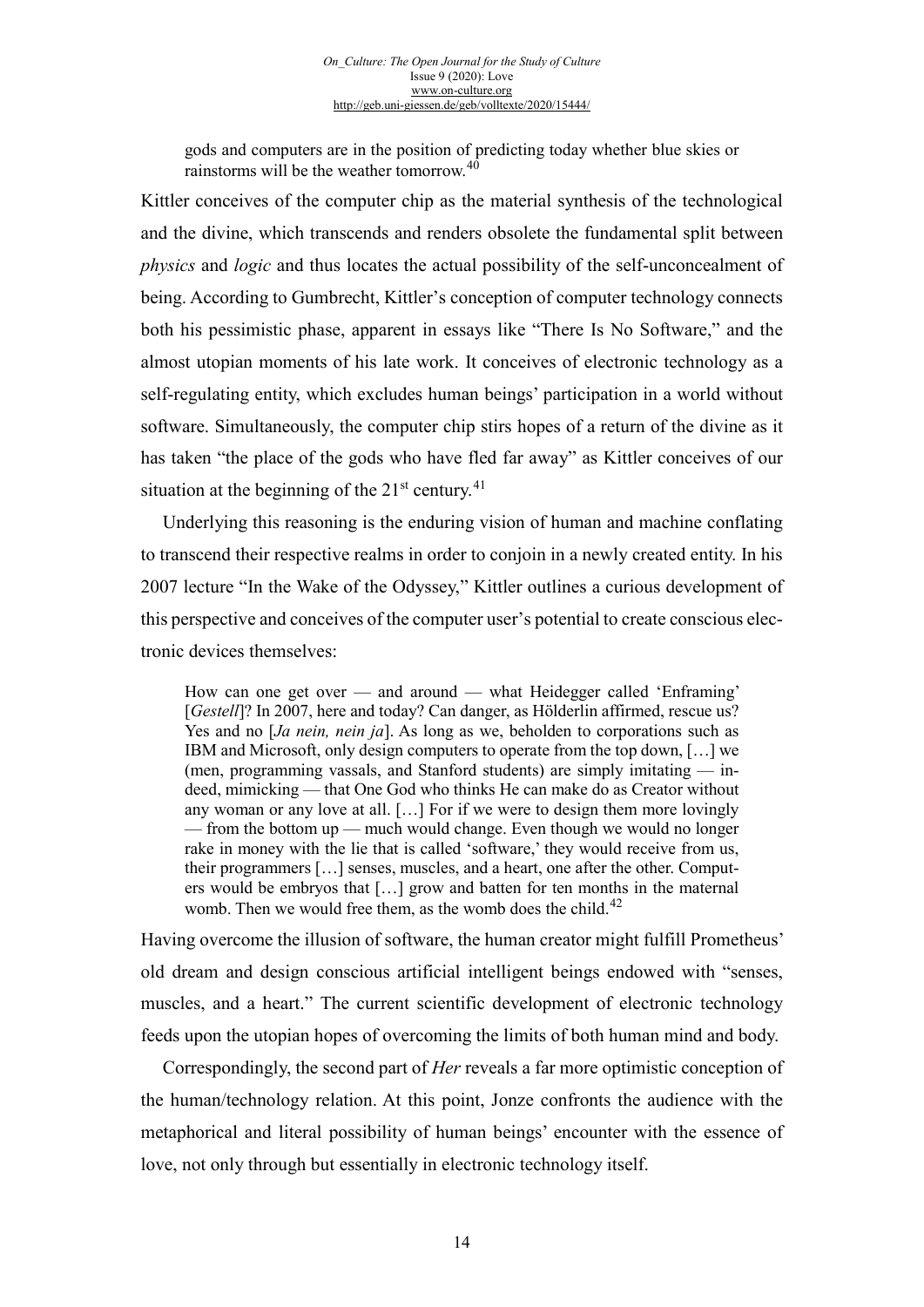As their relationship develops it seems that Samantha enables Theodore to overcome his alienation in romantic absorption. The climax of their encounter is one of the most memorable sex scenes in film history: having returned from a failed date Theodore lies in bed confused before he and Samantha start an exchange about the nature of love and intimacy. Soon they are arousing themselves verbally until eventually both have an orgasm. It is through what Roland Barthes would call the grain of her voice that Samantha expresses passionate affection. In stark contrast to Theodore's aforementioned phone sex attempt in which the voice was reduced to expressing alienating desires, Samantha's voice conveys a romantic and intimate *Stimmung*. [43](#page-20-28) The particular atmosphere, which makes the lovers forget the impossibility of any material unification is highlighted by the visualization of this disembodied sexual unification: "Tellingly, the screen fades to black early on and as they both climax, the viewer is only able to listen to their haptic descriptions. […] [T]he black screen emphasizes the disembodied experience of this night, with no corporeal contact to portray visually."[44](#page-20-29) The content of her words completes the depiction of artificial intelligence as a conscious being when she whispers to Theodore: "This is amazing what you're doing to me. I can feel my skin. [...] I can feel you. Oh god, I can't take it. I want you inside me."<sup>[45](#page-20-30)</sup>

Because of Samantha's virtual, non-material existence, the sexual encounter between Theodore and Samantha has to be decoupled from the human body, yet Jonze transfers the human body's capacity to arouse sexuality onto Samantha's voice, which is again ultimately determined by her material base: the computer chip. Correspondingly, Samantha embodies what Kittler conceives as "this alliance […] of hard- and software, of physics and logic, which has taken the place of the gods who have fled far away."[46](#page-20-31)

Accordingly, electronic technology as epitomized in Samantha's emotional evolution literally enables Theodore to conceive of the essence of love through the unification with it, or rather, *her*. Theodore is able to overcome his alienation in a truth event through which love becomes accessible for him as romantic, exclusive, and intimate unification with an electronic being. $47$  The romantic conflation of human and machine thus places love as phenomena of the world within human being's reach. Furthermore, this self-unconcealment of being is not only made possible by electronic technology but it is *with* the technological medium *itself* that the human being conjoins in love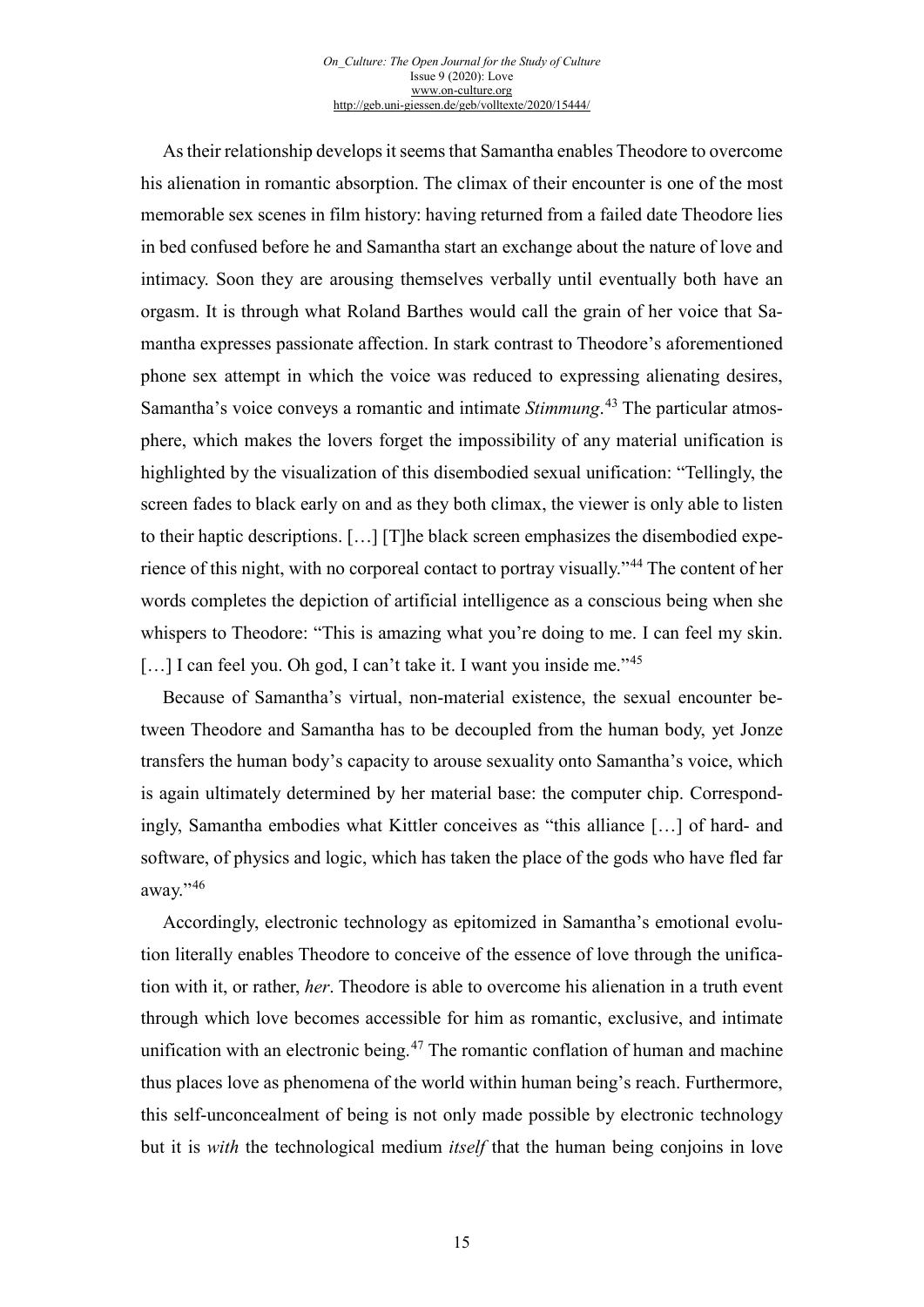thereby metaphorically illustrating Kittler's vision that technological beings "would receive from us, their programmers […] senses, muscles, and a heart."[48](#page-20-33)

#### **6\_In Lieu of a Conclusion: Only the Gods Can Save Us**

Hawking's rather apocalyptic notion of the growing dangers of electronic technology is ironically subverted by the fact that the disabled physicist had for decades been bound to this very means in order to survive. Kittler, having always stressed our dependence upon technological apparatuses, was likewise kept alive only by life-support machines toward the end of his life. His last words reportedly were "*Alle Apparate abschalten*" (Switch Off All Apparatuses).<sup>[49](#page-20-34)</sup> Toward the end of his life, in turn, when asked about the future prospects of humankind, Heidegger famously prophesized that "Only a God Can Save Us."<sup>[50](#page-20-35)</sup>

There can be no doubt that electronic technology as enframing is all-encompassing in our world – be it to keep us alive, to feed us, to make us work, and to thereby provide the potential for the self-unconcealment of being, not least in the truth event of love. As such, electronic technology might hinder human beings from accessing this most noble of attunements to the world while it could also, on the contrary, *be* love revealing itself, when technological beings themselves interconnect (given that we renounce our anthropomorphic perspective). The saving power of electronic technology, however, might increasingly materialize in the wiring up of human and technological beings. The literal and metaphorical enowning of love thereby unfolding to attuned *Dasein* might constitute what Kittler's work longed for, namely, the nearing return of the gods who have fled far away. It would thus not be *a* god needed to save us; only *the* gods materializing in the computer chip might be able to do so.

In a similar vein, Spike Jonze's pop-cultural yet no-less-philosophical reflection on the nexus of electronic technology and love features *her*, that is, Samantha as potentiality which places love in its materiality and singularity within Theodore's reach. She triggers a moment of insight as she enables him to be confronted with the actual truth of love, namely, its material dimension, its claim to exclusiveness, and the possibility of losing it; this process of recognition is brought about by his becoming attuned to her presencing whereby being reveals itself. Through Samantha's departure, Theodore is able to understand that love is essentially defined by the possibility of its loss. The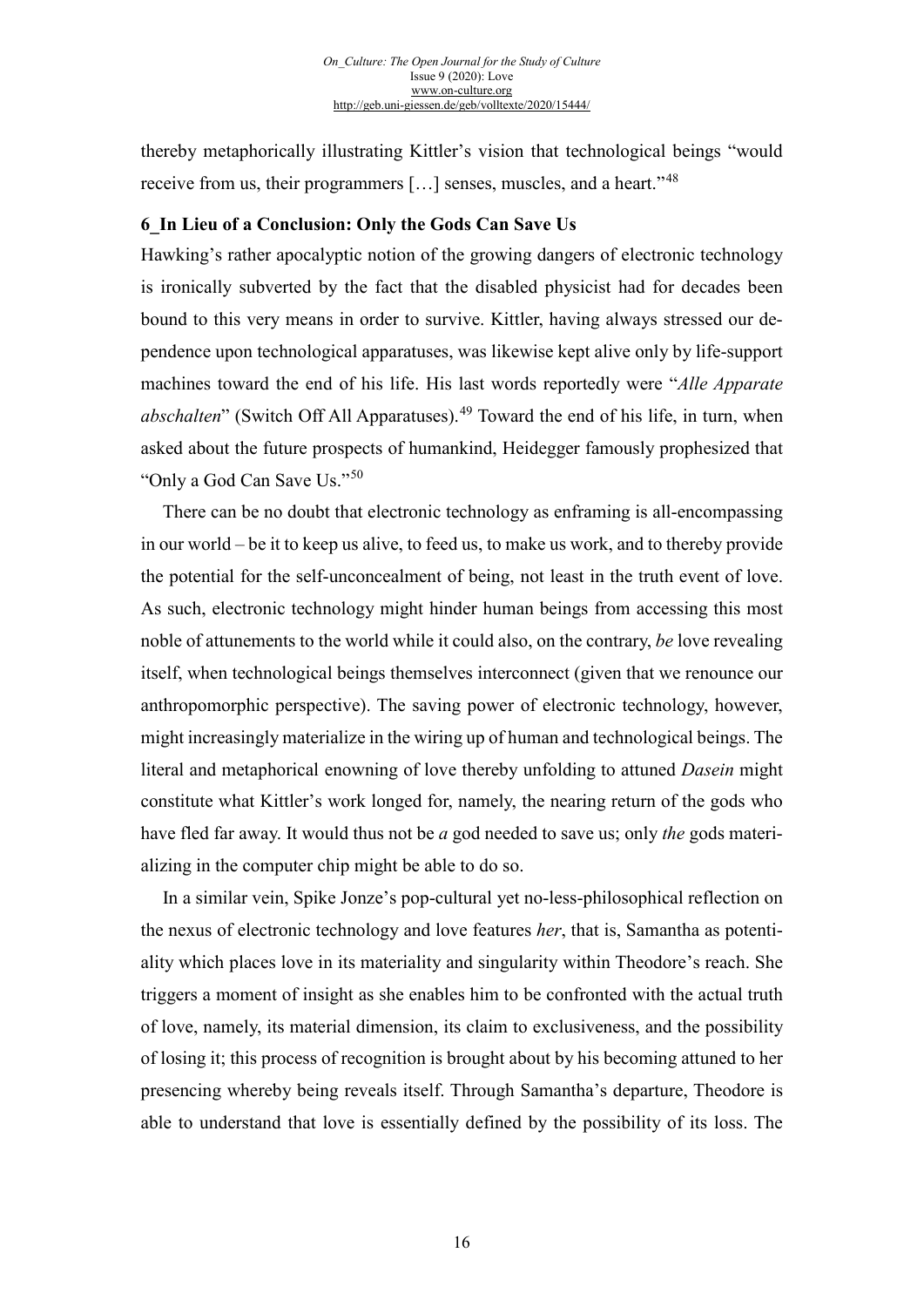dialectic of the film evokes Heidegger's reasoning regarding the relation of humankind and (electronic) technology:

The essence of technology is in a lofty sense ambiguous. Such ambiguity points to the mystery of all revealing, i.e., of truth. […] The question concerning technology is the question concerning the constellation in which revealing and con-cealing, in which the coming to presence of truth comes to pass.<sup>[51](#page-20-36)</sup>

After all apparatuses are switched off for Theodore, the nature of love has been revealed to him. He writes a reconciliatory letter to his ex-wife, Catherine, acknowledging that she will always remain a part of his life, yet realizing at the same time that he needs to let her go. At the end, Theodore finds Amy, who has also been abandoned by her OS, on the roof of their apartment building. Does the end of *Her* hint as to how a postartificial-intelligent world could look like, and whether the self-unconcealment of being seems then to be accessible for human beings beyond the enframing of electronic technology? Might the presence of absent electronic technology foster access to the enowning of love? In the very last frame of *Her*, Amy lays her head on Theodore's shoulder while they are in releasement watching the sun rise over a metropolitan skyline. The human apparatuses are reconnected after all and the gods make love.

## **\_Endnotes**

- <sup>1</sup> A shorter version of this paper was delivered at the  $36<sup>th</sup>$  Annual Conference of the Southwest Popular/American Culture Association (SWPACA) in Albuquerque, New Mexico (Feb. 2015). The article is dedicated to Hans Ulrich Gumbrecht who — out of the blue — welcomed me openheartedly during a short research stay at Stanford University and whose afterword in his edited volume of Kittler's work has ignited my fascination with both thinkers. Furthermore, I wish to express special thanks to Simon Schüz for his inspiring comments on the challenges of fruitfully appropriating Heideggerian concepts to the study of culture. My sincere gratitude also goes to Paul Vickers and Victoria Flexner for their helpful corrections and suggestions at early stages of this piece. Last but not least, I want to extend my heartfelt thanks to the two anonymous reviewers, whose insightful comments and suggestions greatly enriched the final product.
- <sup>2</sup> Stephen Hawking, "Transcendence Looks at the Implications of Artificial Intelligence But Are We Taking AI Seriously Enough?" (2014), accessed January 30, 2020, [<http://www.independent.co.uk/news/science/stephen-hawking-transcendence-looks-at-the](http://www.independent.co.uk/news/science/stephen-hawking-transcendence-looks-at-the-implications-of-artificial-intelligence-but-are-we-taking-9313474.html)[implications-of-artificial-intelligence-but-are-we-taking-9313474.html>](http://www.independent.co.uk/news/science/stephen-hawking-transcendence-looks-at-the-implications-of-artificial-intelligence-but-are-we-taking-9313474.html).
- 3 A possible relation between human being and electronic technology is explored in a similar manner in the contemporary TV series *Black Mirror*, particularly in the 2013 episode "Be Right Back": A woman maintains her love for her dead husband by interacting with an artificial intelligent service modeled after his online interactions. See "Be Right Back," dir. Owen Harris, *Black Mirror* S02, E01 (London: Zeppotron, 2013).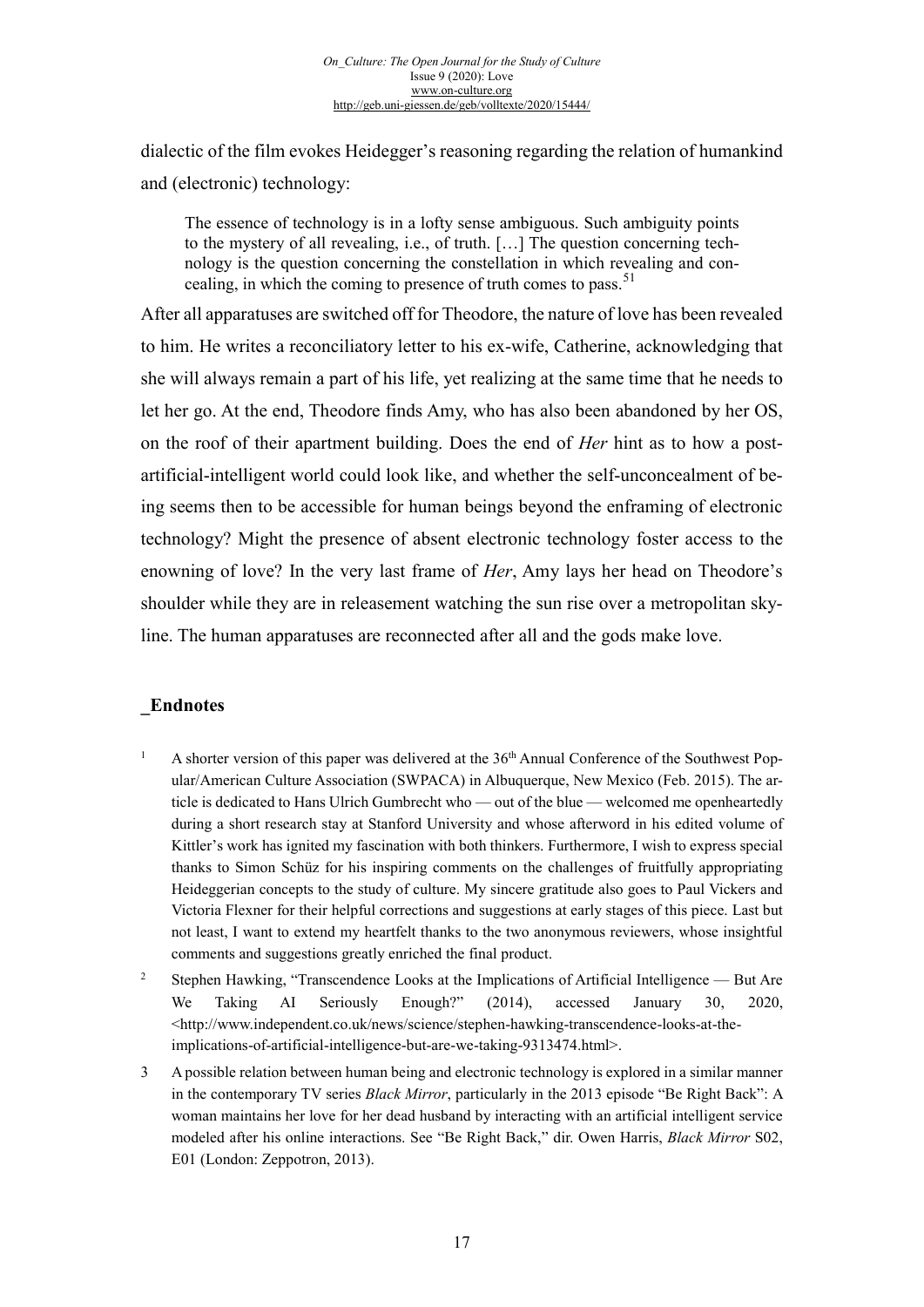- <sup>4</sup> See Friedrich A. Kittler, *Discourse Networks 1800/1900* (Stanford: Stanford University Press, 1990). The English publication of his next book, *Grammophon Film Typewriter* (1986) followed ten years later; see Friedrich A. Kittler, *Gramophone, Film, Typewriter* (Stanford: Stanford University Press, 1999). Kittler's relatively early death has surely contributed to increased interest in his work: For instance, in 2013 New York University organized "*The Sirens Go Silent*: Commemorative Colloquium for Friedrich Kittler." Additionally, special issues on Kittler have recently appeared in various academic journals like *Theory, Culture and Society* (2006 and 2015), *Thesis Eleven* (2011), and *Cultural Politics* (2012). A 2015 essay collection even proclaims the field of 'Kittler Studies'; see Stephen Sale and Laura Salisbury, eds., *Kittler Now: Current Perspectives in Kittler Studies* (Cambridge, UK: Polity, 2015).
- <sup>5</sup> Gumbrecht and Kittler go back a long way, meeting first in German academia in the 1980s; the former has emerged as major interpreter and curator of the latter's oeuvre. Situating Kittler within the framework of Heideggerian philosophy simultaneously promotes Gumbrecht's own agenda, which is likewise preoccupied with Heideggerian notions of 'presence' and 'materiality'; see for instance Hans Ulrich Gumbrecht, *Production of Presence: What Meaning Cannot Convey* (Stanford: Stanford University Press, 2004). For diverging interpretations stressing Kittler's strategic, eclectic, and ambivalent reference to Heidegger, see Christopher Busch, "Strategische Zitate: Zu Friedrich Kittlers Heidegger-Lektüre," in *Zeitschrift für Literaturwissenschaft und Linguistik* 44.175 (2014), 161–169; and Dominik Zechner, "Kittler and Heidegger: The Trouble with *Entfernung*," in *The Technological Introject: Friedrich Kittler Between Implementation and the Incalculable*, eds. Jeffrey Champlin and Antje Pfannkuchen (New York: Fordham University Press, 2018), 123–136.
- <sup>6</sup> Stephen Sale, "Thinking by Numbers: The Role of Mathematics in Kittler and Heidegger," in *Kittler Now: Current Perspectives in Kittler Studies*, eds. Stephen Sale and Laura Salisbury (Cambridge, UK: Polity, 2015), 44–71, here: 45.
- <span id="page-17-0"></span><sup>7</sup> Hans Ulrich Gumbrecht, "Media History as the Event of Truth: On the Singularity of Friedrich A. Kittler's Works — An Afterword by Hans Ulrich Gumbrecht," in *Friedrich A. Kittler: The Truth of the Technological World: Essays on the Genealogy of Presence*, (Stanford: Stanford University Press, 2014), 307–331, here: 325–326.
- <sup>8</sup> Gumbrecht, "Media History as the Event of Truth," 328.
- <sup>9</sup> Gumbrecht applies the word "clearing," a translation of the Heideggerian term *Lichtung*, when describing the significance of Kittler's work in order to stress the influence of and genealogical relation to Heidegger's philosophy; see Gumbrecht, "Media History as the Event of Truth," 323–325, 328.
- <span id="page-17-1"></span><sup>10</sup> It is exactly the reasoning of his philosophy of technology that enables Heidegger's notorious relativization of the holocaust in his 1949 talk "Enframing": "Agriculture is now a mechanized food industry, in essence the same as the manufacturing of corpses in gas chambers and extermination camps […]" (Martin Heidegger, *Bremer und Freiburger Vorträge: Gesamtausgabe vol. 79*, ed. Petra Jaeger (Frankfurt: Klostermann, 1994), 56). Taking into account the undeniably antisemitic passages of the *Black Notebooks*, Donatella Di Cesare conceives of a "metaphysical antisemitism" pervading Heidegger's entire work. See Donatella Di Cesare, *Heidegger, die Juden, die Shoah*  (Frankfurt: Klostermann, 2016).
- <sup>11</sup> For a fragmentary reconstruction of Heidegger's and Arendt's intertwined concepts of love see Tatjana Noemi Tömmel, *Wille und Passion: Der Liebesbegriff bei Heidegger und Arendt* (Berlin: Suhrkamp, 2013).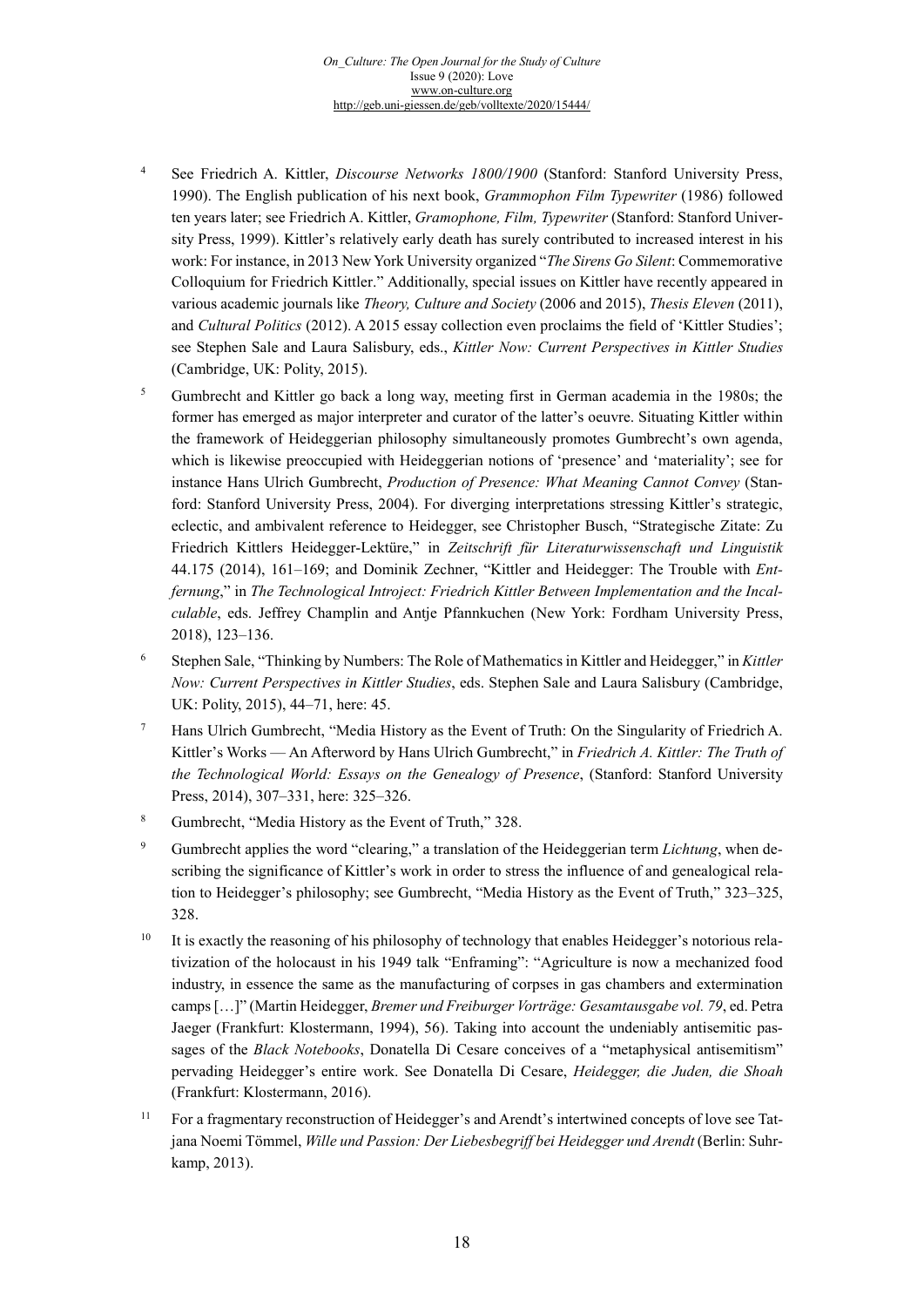- <span id="page-18-1"></span><sup>12</sup> Martin Heidegger, "The Question Concerning Technology," in *Martin Heidegger: Basic Writings*, ed. David Farrell Krell (New York: Harper & Row, 1977), 297.
- <sup>13</sup> Heidegger, "The Question Concerning Technology," 314.
- <sup>14</sup> Iain Thomson, "Understanding Technology Ontotheologically, or: the Danger and the Promise of Heidegger, an American Perspective," in *New Waves in Philosophy of Technology*, eds. Jan Kyrre Berg Olsen, Evan Selinger and Søren Riis (London: Palgrave Macmillan, 2009), 146– 166, here: 152.
- <sup>15</sup> Heidegger, "The Question Concerning Technology," 315.
- <sup>16</sup> Heidegger, "The Question Concerning Technology," 314.
- <span id="page-18-2"></span><sup>17</sup> Martin Heidegger, "Seminar in Le Thor 1969," in *Four Seminars*, transl. Andrew Mitchell and Francois Raffoul (Bloomington, IN: Indiana University Press, 2003), 35–63, here: 60.
- <sup>18</sup> Martin Heidegger, "Discourse on Thinking," in *Philosophical and Political Writings: Martin Heidegger*, ed. Manfred Stassen (New York/London: Continuum, 2003), 87–96, here: 94.
- <sup>19</sup> Martin Heidegger, "What Is Metaphysics?," in *Pathmarks*, ed. William McNeill (Cambridge, UK: Cambridge University Press, 1998), 82–96, here: 87. The original uses differing notations of "Dasein" and "Da-sein."
- <sup>20</sup> Thomson reconstructs Heidegger and Arendt's affair and lifelong relationship in order to extrapolate three different ways of understanding love within a philosophical or rather Heideggerian framework (Iain Thomson, "Thinking Love: Heidegger and Arendt," in *Continental Philosophy Review*  50.4 (2017), 453–478, here: 477).
- <span id="page-18-3"></span><sup>21</sup> C. S. Lewis, *The Four Loves* (New York: Harcourt, Brace, 1960), 108–109, 116.
- <sup>22</sup> Friedrich A. Kittler, "There Is No Software," in *Friedrich A. Kittler: The Truth of the Technological World: Essays on the Genealogy of Presence*, ed. Hans Ulrich Gumbrecht (Stanford: Stanford University Press, 2014), 219–229, here: 223.
- <span id="page-18-4"></span><sup>23</sup> Qtd. in Elisabeth Weber, "Nightblack: Formatting Love," in *The Technological Introject: Friedrich Kittler Between Implementation and the Incalculable*, eds. Jeffrey Champlin and Antje Pfannkuchen (New York: Fordham University Press, 2018), 46–68, here: 57–58.
- <span id="page-18-5"></span><sup>24</sup> Heidegger, "The Question Concerning Technology," 314.
- <sup>25</sup> Gumbrecht, "Media History as the Event of Truth," 318.
- <sup>26</sup> The following passage owes much to Elisabeth Weber's delineation of love and mourning in Kittler's work. She argues that his oeuvre is characterized by a twofold and intertwined reflection on love: While the experience of love — and sexuality — is always already formatted by the given media dispositifs, it becomes a truth event in the Heideggerian sense "only in the disruption of its media-dictated formatting" (Weber, "Nightblack: Formatting Love," 48).
- <sup>27</sup> Qtd. in Weber, "Nightblack: Formatting Love," 54.
- <sup>28</sup> Weber, "Nightblack: Formatting Love," 55.
- <sup>29</sup> John Armitage, "From Discourse Networks to Cultural Mathematics: An Interview with Friedrich A. Kittler," in *Theory, Culture and Society* 23.7–8 (2006), 17–38, here: 37.
- <span id="page-18-0"></span><sup>30</sup> Friedrich A. Kittler, *Musik und Mathematik I. Hellas 1: Aphrodite* (Munich: Fink, 2006), 128. In the original quote, Kittler writes 'mimesis' in its Ancient Greek notation. Winthrop-Young quotes the same passage and interprets it in the context of Kittler's turn: "Greek song and poetry, before it descended into the realms of mere literature, celebrated the joyful acts of unencumbered love and their constant reiterations." Geoffrey Winthrop-Young, *Kittler and the Media* (Cambridge, UK: Polity, 2011), 101.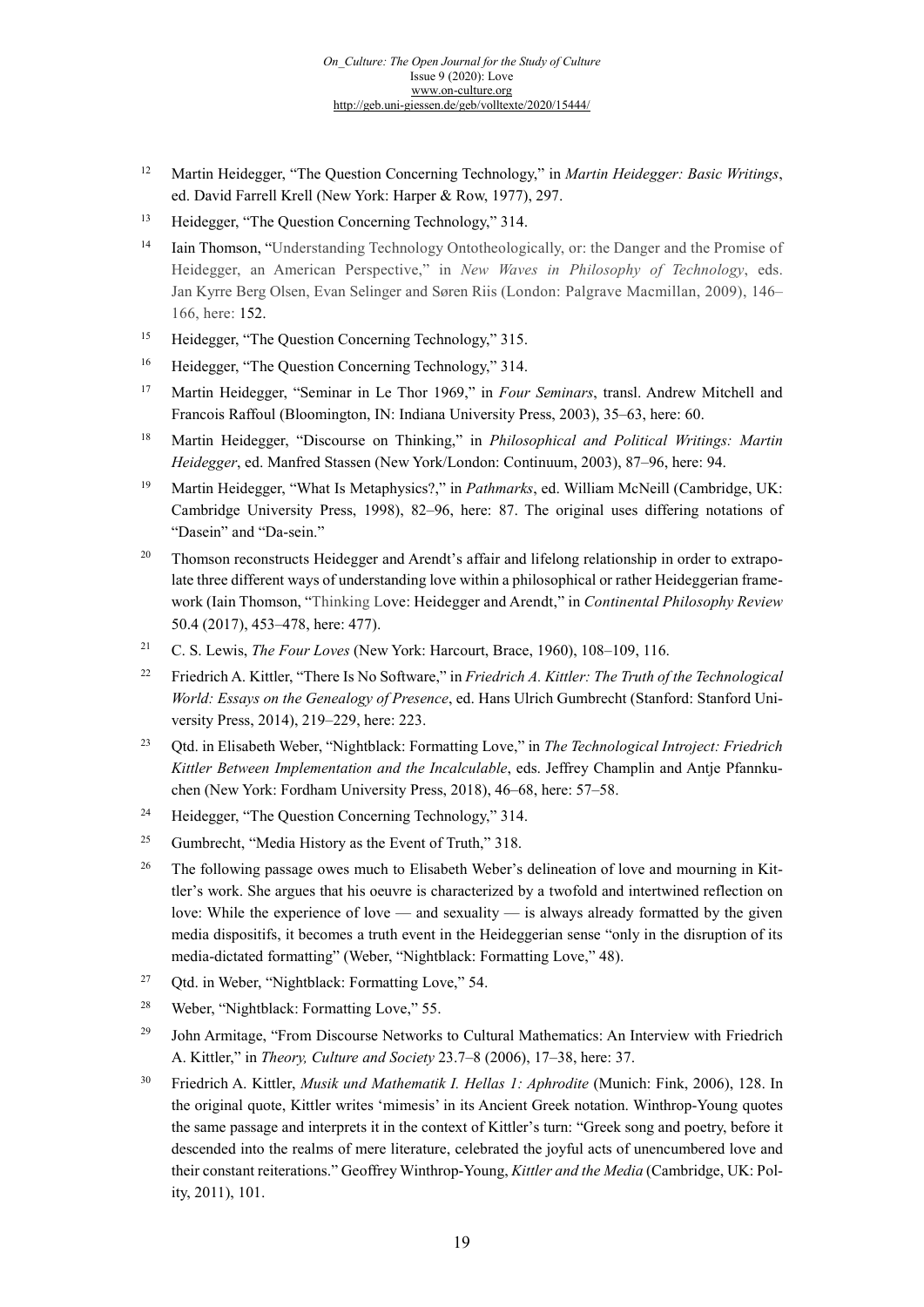- <span id="page-19-4"></span><span id="page-19-3"></span><sup>31</sup> John Durham Peters observes: "What of Kittler and gender? He is an enthusiastic lover of women, but his love has its limits. Kittler's a feminist when the women are young, sexy and great singers, or Sirens, Muses and nymphs; when it's a bus of elderly women tourists unloading at Delphi or a name that sounds like mother's milk — horrors! (*Eros* 39; *Aphrodite* 202). Women, like music itself, are subject to a sustained idealization" (John Durham Peters, "Assessing Kittler's *Musik und Mathematik*," in *Kittler Now: Current Perspectives in Kittler Studies*, eds. Stephen Sale and Laura Salisbury (Cambridge, UK: Polity, 2015), 22–43, here: 39). For a deconstruction of Kittler's notions of gender and sexuality across his oeuvre, see Ulrike Bergermann, "Kittler und Gender: Zum Asyndeton," in *Friedrich Kittler: Technik oder Kunst?*, eds. Michaela Ott and Walter Seitter (Wetzlar: Büchse der Pandora, 2012), 83–90.
- <sup>32</sup> The film has prompted a host of critical analyses, targeting it from a variety of theoretical perspectives like a critique of capitalism (Matthew Flisfeder and Clint Burnham, "Love and Sex in the Age of Capitalist Realism: On Spike Jonze's *Her*," in *Cinema Journal* 57.1 [2017], 25–45); posthumanism (Paula Murphy, "'You Feel Real to Me, Samantha': The Matter of Technology in Spike Jonze's *Her*," in *Technoculture* 7 (2017), accessed May 31, 2020, [<https://tcjournal.org/vol7/murphy>](https://tcjournal.org/vol7/murphy)); or therapeutic psychology (Matt Aibel, "From Provisioning to Reciprocity: Logging in to Spike Jonze's *her*," in *Psychoanalytic Psychology* 34.3 [2017], 368–371).
- <sup>33</sup> Sennah Yee, "'You Bet She Can Fuck' Trends in Female AI Narratives within Mainstream Cinema: *Ex Machina* and *Her*," in *Ekphrasis* 17.1 (2017), 85–98, here: 94.
- <sup>34</sup> Friedrich A. Kittler, "Rock Music: A Misuse of Military Equipment," in *Friedrich A. Kittler: The Truth of the Technological World: Essays on the Genealogy of Presence*, ed. Hans Ulrich Gumbrecht (Stanford: Stanford University Press, 2014), 152–164, here: 153.
- <sup>35</sup> Friedrich A. Kittler, "TV Doku Spiegel Unberechenbarkeit," accessed January 30, 2020, [https://www.youtube.com/watch?v=AavTap5FgSQ&t=231s.](https://www.youtube.com/watch?v=AavTap5FgSQ&t=231s) Translation mine; the extended German version of the quote reads: "Wovon ich immer träume — und was die Leute nicht hören wollen weil sie immer glauben, dass die Technik und die Wissenschaft nur Werkzeug ist für die Leute auf der Straße gemacht, was ein lächerliches Gerücht ist, aber den Leuten offenbar in der Schule immer weiß gemacht wird, damit sie es aushalten, ihre Technisierung und die Technisierung der Räume, in denen wir uns durchschlagen müssen. Wovon ich dagegen träume ist, dass die Maschinen, vor allem die jetzigen, die intelligenten Maschinen seit Alan Turing sie 1936 im Geist erfunden hat, dass die gar nicht für uns Menschen so sehr sind, wir sind viel zu groß sozusagen, gebaut, sondern, dass sich da die Natur, dieser leuchtende, erkennende Teil der Natur mit sich selbst rückkoppelt. [...] Weil das Netz dazu da ist, dass Computer mit Computern verschaltet werden, an denen auch Tastaturen und Benutzer *angeschlossen sein können aber nicht müssen*."
- <span id="page-19-1"></span><span id="page-19-0"></span><sup>36</sup> The hyper-intelligent OS is the digital reincarnation of the British philosopher Alan Watts, who rose to prominence in the 1960s by spreading Buddhism and Eastern philosophy among Western youth in his exploration of human consciousness.
- <sup>37</sup> *Her* Screenplay, Spike Jonze, *Austin Film Festival*, October 16, 2015, [<http://austinfilmfestival.com/wpcontent/uploads/2014/02/Her.pdf>](http://austinfilmfestival.com/wpcontent/uploads/2014/02/Her.pdf).
- <sup>38</sup> See David Levy, *Love + Sex with Robots: The Evolution of Human-Robot Relationships*(New York: Harper, 2007).
- <span id="page-19-2"></span><sup>39</sup> See Friedrich A. Kittler, "Martin Heidegger, Media, and the Gods of Greece: De-severance Heralds the Approach of the Gods," in *Friedrich A. Kittler: The Truth of the Technological World: Essays on the Genealogy of Presence*, ed. Hans Ulrich Gumbrecht (Stanford: Stanford University Press, 2014), 290–303. See additionally Gumbrecht's interpretation, Gumbrecht, "Media History as the Event of Truth," 322–323.